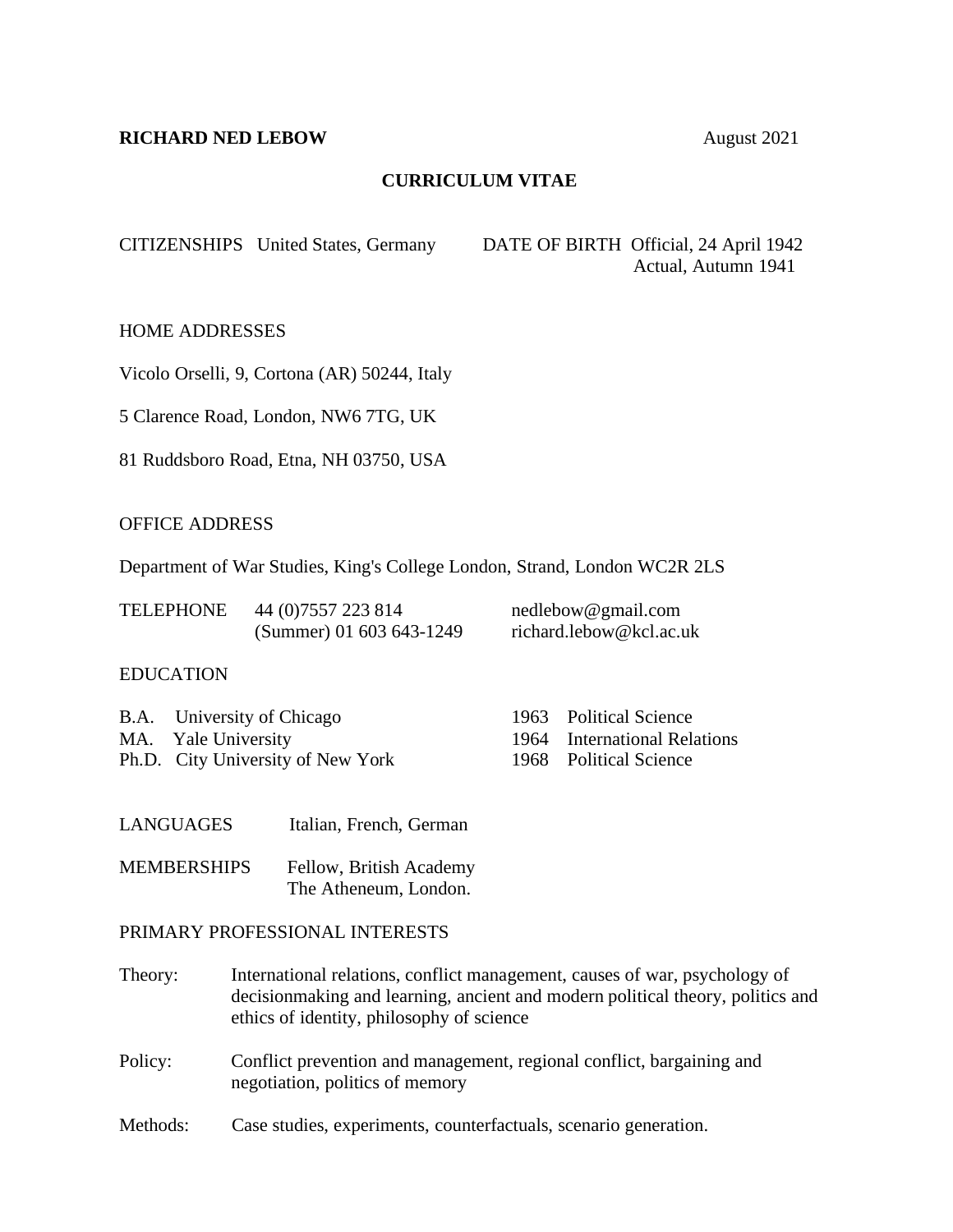## PROFESSIONAL APPOINTMENTS

| $2015 -$  | Fellow, Yeoh Tiong Lay Centre for Politics Philosophy & Law<br>The Dickson Poon School of Law, King's College London                                                        |
|-----------|-----------------------------------------------------------------------------------------------------------------------------------------------------------------------------|
| $2012 -$  | Professor of International Political Theory, Department of War Studies, King's<br>College London (half-time, 2017).                                                         |
| 2012-     | Bye-Fellow, Pembroke College, University of Cambridge                                                                                                                       |
| 2002-2012 | James O. Freedman Presidential Professor of Government, Dartmouth College<br>(Emeritus, 1 July 2012)                                                                        |
| 1996-2002 | Professor of Political Science, History and Psychology, Ohio State University.                                                                                              |
| 1992-96   | Professor of Public Affairs and Political Science, Graduate School of Public and<br>International Affairs and Department of Political Science, University of<br>Pittsburgh. |
| 1983-92   | Professor of Political Science, Director of the Peace Studies Program, Cornell<br>University.                                                                               |
| 1981-83   | Professor of Political Science, The Bologna Center, Johns Hopkins University.                                                                                               |
| 1980-81   | Scholar-in-Residence, Central Intelligence Agency                                                                                                                           |
| 1978-80   | Professor of Strategy, The National War College                                                                                                                             |
| 1968-78   | Assistant and Associate Professor of Political Science, The City College and the<br>Graduate Center of the City University of New York. Tenured, spring 1971.               |
| 1965-67   | Instructor, Brooklyn College, The City University of New York                                                                                                               |
|           |                                                                                                                                                                             |

# ADMINISTRATIVE EXPERIENCE

- 1996-2002 Director of the Mershon Center, Ohio State University (at the time, the leading center for the study of political psychology in the US)
- 1993-1996 Director of the Program in International Relations, University of Pittsburgh, Graduate School of Public and International Affairs
- 1983-1992 Director of Cornell University Peace Studies Program

# VISITING POSITIONS

2011-12 Olof Palme Professor, University of Lund, Sweden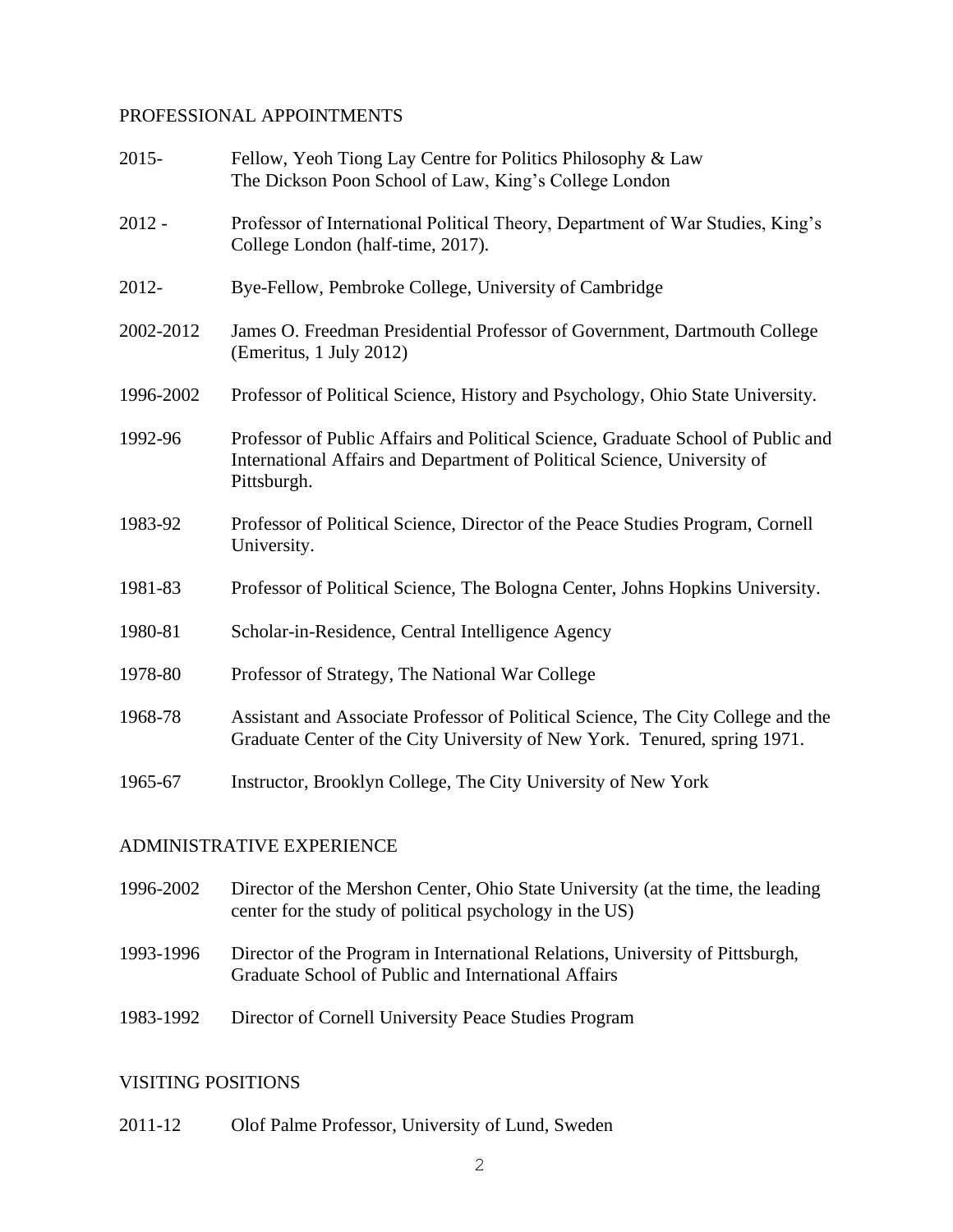| 2011      | Distinguished Visiting Scholar, Ecole des Sciences Politiques (Sciences Po).                  |
|-----------|-----------------------------------------------------------------------------------------------|
| $2010 -$  | Associate, LSE Ideas and Cold War Studies Programme                                           |
| $2010 -$  | Visiting Research Professor, Department of POLIS, University of Cambridge                     |
| 2008-2011 | Centennial Professor, London School of Economics and Political Science                        |
| $2010 -$  | Visiting Professor, Austrian Diplomatic Academy, Vienna                                       |
| 2009-10   | Visiting Scholar, Pembroke College, University of Cambridge                                   |
| 2006-11   | Fellow, Centre of International Studies, University of Cambridge                              |
| 2008      | Overseas Fellow, St. John's College, University of Cambridge                                  |
| 2007      | Visiting Distinguished Research Professor, Australian National University                     |
| 2006-07   | Visiting Fellow, Wolfson College, University of Cambridge                                     |
| 2004      | Visiting Professor, London School of Economics (Dartmouth FSP)                                |
| 2002-03   | Visiting Research Professor, spring terms, University of California at Irvine                 |
| 1998      | Visiting Professor, University of Milano                                                      |
| 1995-96   | Eric Vogelin Distinguished Visiting Professor, University of Munich                           |
| 1995      | Visiting Professor, University of Konstanz                                                    |
| 1990      | Visiting Professor, Eidgenössische Technische Hochschule, Zürich                              |
| 1989-90   | Visiting Professor, McGill University                                                         |
| 1986      | Visiting Research Professor, Institute of Political Science, University of<br>Aarhus, Denmark |
| 1981      | Visiting Research Fellow, Frankfurt Peace Research Institute, FRG                             |
| 1980-81   | Scholar-in-residence, Central Intelligence Agency                                             |
| 1976-77   | Visiting Professor of Strategy, The Naval War College                                         |
| 1974-75   | Research Fellow, The Council on Foreign Relations                                             |
| 1974      | Research Fellow, Center for Advanced Research, The Naval War College                          |
| 1972-75   | Research Fellow, Research Associate, Institute of War and Peace Studies,                      |
|           | Columbia University                                                                           |
| 1967-68   | Research Associate, Institute for Historical Research, University of London                   |

RECENT FELLOWSHIPS, GRANTS, PRIZES, OFFICES AND HONORARY DEGREES

| 2020 | Co-recipient conference grant on the fragility and robustness of political orders, |
|------|------------------------------------------------------------------------------------|
|      | Swedish Foundation of Humanities and Social Sciences.                              |
| 2019 | Choice Outstanding Academic Title Award, for Avoiding War, Making Peace            |
|      | (London: Palgrave-Macmillan, 2017).                                                |
| 2019 | Honorable Mention, Susan Strange Book Award for the best book of the year          |
|      | in international relations from the British International Studies Association for  |
|      | The Rise and Fall of Political Orders (Cambridge: Cambridge University Press,      |
|      | 2018),                                                                             |
| 2018 | Co-recipient Leverhulme Research Grant (Shakespeare and War)                       |
| 2018 | Co-recipient conference grant from the British Academy (the future of              |
|      | international relations)                                                           |
| 2017 | Elected Fellow, The British Academy                                                |
| 2016 | Honorable Mention, Charles A. Taylor Book Award from the American                  |
|      | Political Science Association, for the best book in interpretative methodologies   |
|      | and methods, for <i>Causation in International Relations</i> (Cambridge University |
|      |                                                                                    |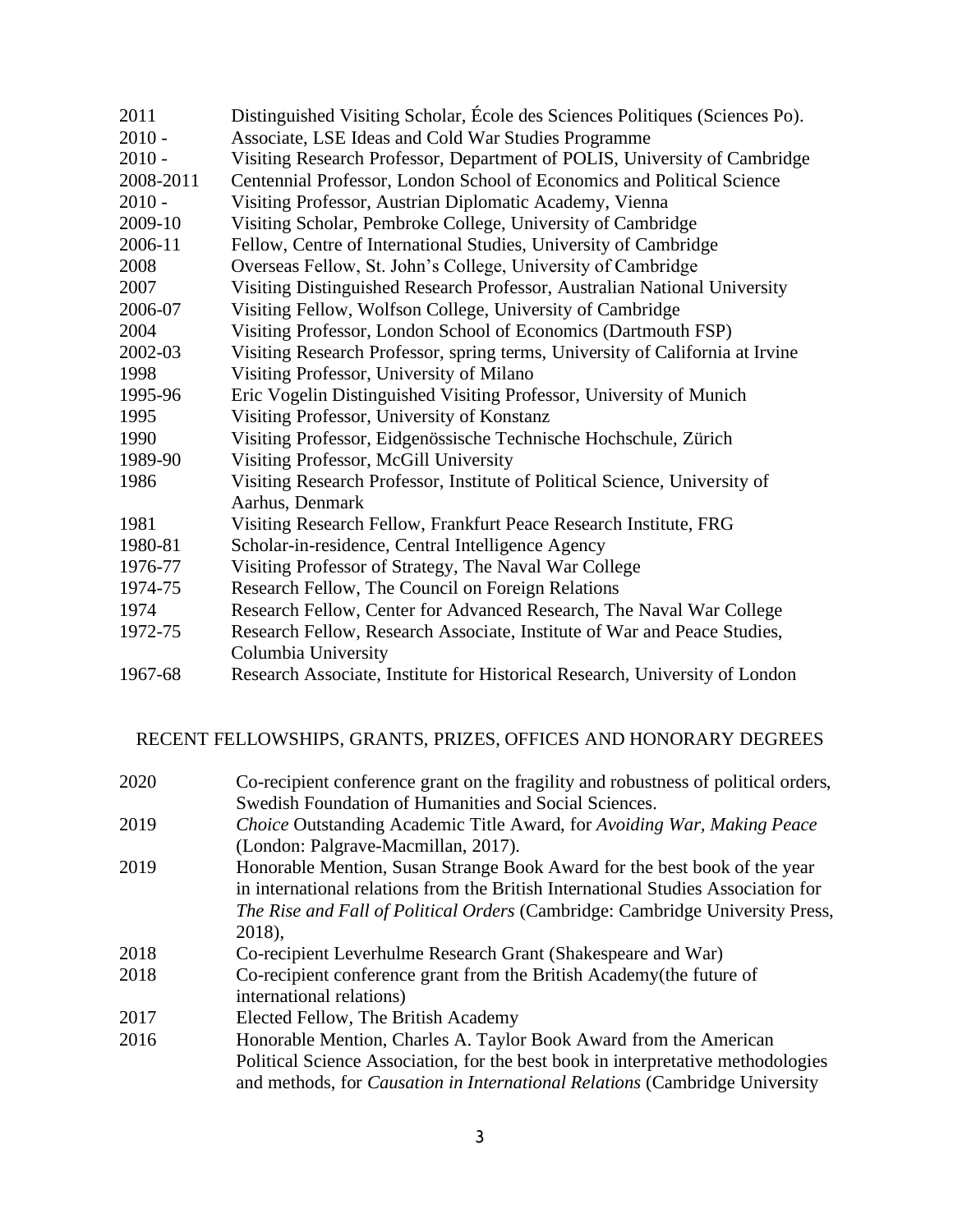|         | Press, 2014).                                                                    |
|---------|----------------------------------------------------------------------------------|
| 2016    | Awarded German citizenship in recognition of my scholarship on German            |
|         | history and philosophy and training of German PhD students and postdoctoral      |
|         | fellows.                                                                         |
| 2016    | King's College London, University-wide finalist for supervisory excellence       |
|         | award                                                                            |
| 2015    | Honorary Doctorate, Panteion University, Athens                                  |
| 2014    | Choice Outstanding Academic Title Award, for Toni Erskine and Richard Ned        |
|         | Lebow, Tragedy and International Relations.                                      |
| 2013    | Teaching Excellence Award, King's College London                                 |
| 2013    | Distinguished Scholar of the Year Award, International Security Section of the   |
|         | <b>International Studies Association</b>                                         |
| 2013    | Alexander L. George Award for best book of the year from the International       |
|         | Society of Political Psychology for The Politics and Ethics of Identity.         |
| 2012    | Honorary Doctorate, American University of Paris                                 |
| 2011-12 | Olof Palme Professorship, Swedish National Research Council                      |
| 2009    | Robert Jervis-Paul Schroeder Award for the best book in international history    |
|         | and politics from the American Political Science Association for A Cultural      |
|         | Theory of International Relations                                                |
| 2009    | Susan Strange Award for the best book in international relations from the        |
|         | British International Studies Association for A Cultural Theory of International |
|         | Relations                                                                        |
| 2008-09 | Visiting Scholar, Pembroke College, Cambridge                                    |
| 2007    | Distinguished Visiting Research Professor, Australian National University        |
| 2007    | Overseas Visiting Fellow, St. John's College, Cambridge                          |
| 2006-   | Fellow, Centre of International Studies, Cambridge University                    |
| 2006-07 | Alexander S. Onassis Fellow in Ancient Greek History and Culture                 |
| 2006    | Fellow, Wolfson College, Cambridge                                               |
| 2005    | Alexander L. George book award for the best book in political psychology         |
|         | from the International Society of Political Psychology for The Tragic Vision of  |
|         | Politics                                                                         |
| 2005-06 | Alexander S. Onassis Fellow in Ancient Greek History and Culture.                |
| 2003-04 | President, International Society of Political Psychology                         |
| 2002    | Honorary Master's Degree, Dartmouth College                                      |
| 2002    | First Recipient, Distinguished Alumni Award, City University of New York         |
| 2001    | Research Grant, Alexander von Humboldt Foundation                                |
| 2001    | Conference Grant, the Ford Foundation                                            |
| 2001    | Conference Grant, Hanns-Seidl Foundation                                         |
|         | 2000 First Prize (with Richard Herrmann and Dorothy Noyes,                       |
|         | <b>BMW</b> International Competition for Intercultural Learning                  |
| 2000    | Resident Fellow, the Rockefeller Conference Center in Bellagio, Italy            |
| 1999    | Research Grant, the Carnegie Corporation                                         |
| 1995    | Choice Award for one of the top ten books of the year, for Lebow and Stein, We   |
|         | All Lost the Cold War.                                                           |
| 1994    | Research grant, The Carnegie Corporation of New York                             |
| 1993    | Training grant, United States Information Agency (to train Slovak officials in   |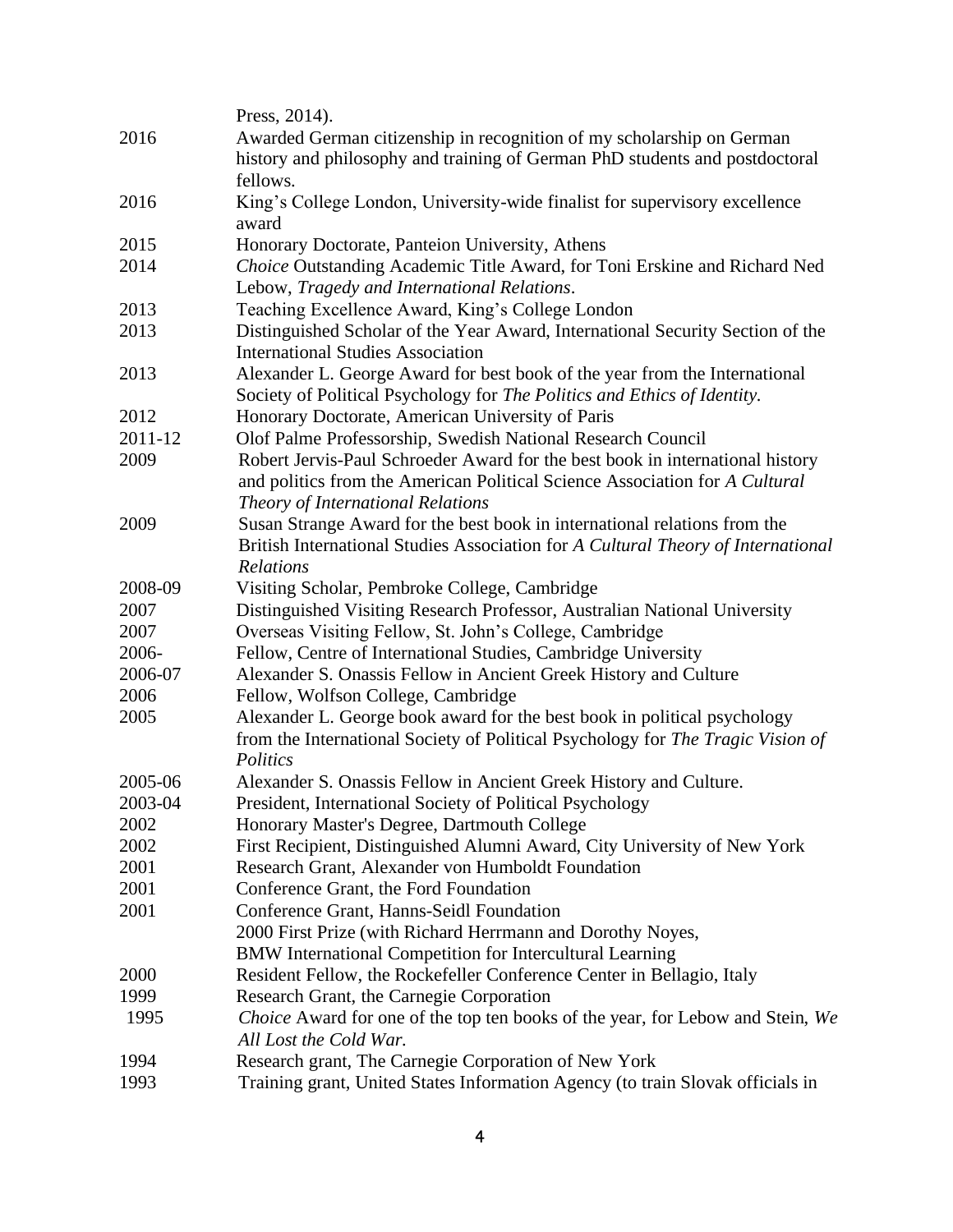|        | bargaining and negotiation)                                                                                 |
|--------|-------------------------------------------------------------------------------------------------------------|
| 1991   | Research grant (with Janice Gross Stein), United States Institute of Peace                                  |
| 1990   | Conference Grant (with Thomas Risse-Kappen), Hewlett Foundation                                             |
| 1988   | Travel grant, American Council of Learned Societies                                                         |
| 1988   | Research grant (with Janice Gross Stein), United States Institute of Peace                                  |
| 1988   | Research grant (with Janice Gross Stein), Canadian Institute of Peace and<br><b>International Security</b>  |
| 1987   | Research grant (with Janice Gross Stein), Canadian Institute of Peace and<br><b>International Security</b>  |
| 1987   | Research grant (with Janice Gross Stein), MacArthur Foundation, Program in<br><b>International Security</b> |
| 1987   | Research grant (renewal), The Carnegie Corporation                                                          |
| 1986   | Conference grant (MacArthur Foundation Funds)                                                               |
| 1986   | Summer research grant (MacArthur Foundation Funds)                                                          |
| 1986   | Research grant, Danish National Research Council                                                            |
| 1985   | Research grant, The Carnegie Corporation                                                                    |
| 1983   | Conference grant, Rockefeller Foundation                                                                    |
| 1982   | Seminar and conference grant, The German Marshall Fund                                                      |
| 1981   | Travel grant, National Science Foundation                                                                   |
| 1980   | Travel grant, Volkswagen Foundation                                                                         |
| 1979   | Travel grant, Department of State                                                                           |
| 1977   | Travel grant, Naval War College                                                                             |
| 1976   | Travel grant, Department of State                                                                           |
| 1974   | Fellowship, Council on Foreign Relations                                                                    |
| 1973   | Research grant, City University of New York Research Foundation                                             |
| 1972-4 | Research grant, Inter-University Consortium for World Order Studies                                         |
| 1969   | Research grant, City University of New York Research Foundation                                             |
| 1966   | NDEA Title IV Fellowship (two years), City University of New York                                           |
| 1964   | Sterling Fellowship, Yale University                                                                        |

#### EDITORIAL BOARDS

*American Journal of Political Science* (2004-), *American Political Science Review* (1996-2001), *European Journal of International Relations*, *European Review of International Studies* (2012-), *Journal of Global Security Studies* (2014-), *International History Review* (1996-2001), *International Relations* (2002-), *International Studies Quarterly* (2008-), *Journal of Politics, Political Psychology*, *Political Science* (New Zealand) and *Political Science Quarterly*, *Polity*  (2008-), *Polity* (2008-), *Review of International Studies* (2006-). Board Member, Columbia International Affairs Online, 1994 to present; Member, Consiglio Scientific of the Fondazione Venezia per la Ricerca sulla Pace, Polish Political Science Yearbook, 2017-, *Politics and Governance*, 2018-

### **NOVELS**

*Uninhibited Flying Objects* (St. Petersburg, Fl.: Book Locker, in press). Teaser: "A priapic president, a Lois Lane wannabe, CIA assassins, and a baseball playing alien reveal the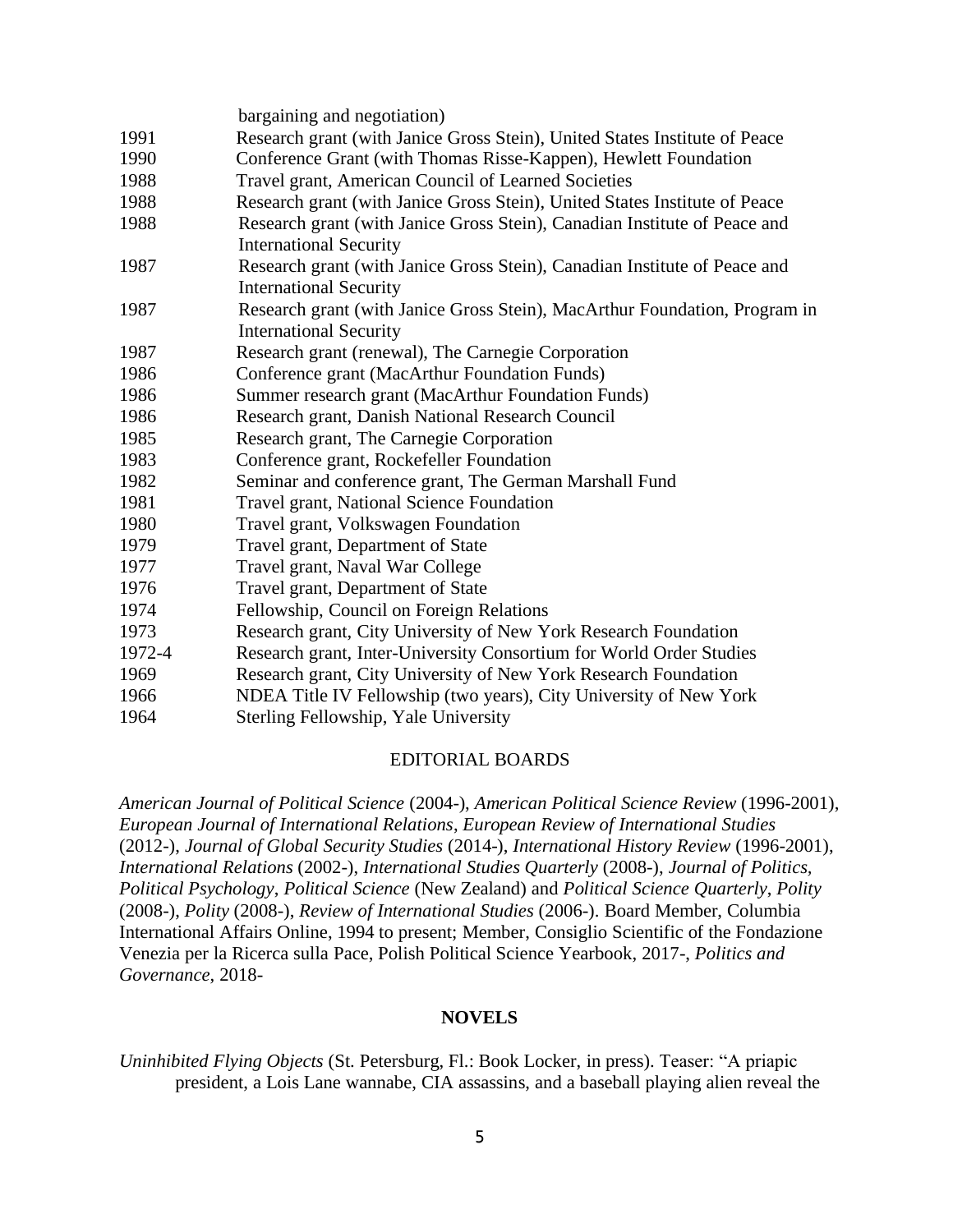inner history of the Cold War."

*Obsessions* (Cambridge: Vanguard, in press). A classic English murder mystery set in Cambridge with the twist that the chief inspector is a first-generation Asian Muslim, and his colleague a self-defined "Afro-Saxon."

*Nixon in Hell and Other Short Stories* (in progress)

### **SCHOLARLY BOOKS**

- *Justice, East and West*, *and International Order*, coauthored with Feng Zhang (Oxford: Oxford University Press, out for final clearance review).
- *The Quest for Knowledge in International Relations: How Do We Know?* (Cambridge: Cambridge University Press, in press).
- *Between Peace and War*: *40th Anniversary Revised Edition* (New York: Palgrave-Macmillan, 2020).
- *Ethics and International Relations: A Tragic Perspective* (Cambridge: Cambridge University Press, 2020).
- *Taming Sino-American Rivalry*, coauthored with Feng Zhang (Oxford: Oxford University Press, 2020.)
- *Reason and Cause: Social Science in a Social World* (Cambridge: Cambridge University Press, 2020).
- *A Democratic Foreign Policy: Regaining American Influence Abroad* (New York: Palgrave-Macmillan, 2019)
- *The Rise and Fall of Political Orders* (Cambridge: Cambridge University Press, 2018).
- *Self Interest in Politics and Business from Tocqueville to Trump (London: Palgrave-Macmillan,* 2017).
- *Avoiding War, Making Peace* (London: Palgrave-Macmillan, 2017). Chinese edition under the title, *Strategies of Peace* (Beijing: Peking University Press, 2019).
- *National Identities and International Relations* (Cambridge: Cambridge University Press, 2016).
- *Richard Ned Lebow: A Pioneer in International Relations Theory, History, Philosophy and Psychology*, ed. Hans Günther Brauch (Heidelberg: Springer; New York: Dordrecht, 2016). 4 vols. [These volumes contain excerpts from my publications, a bibliography,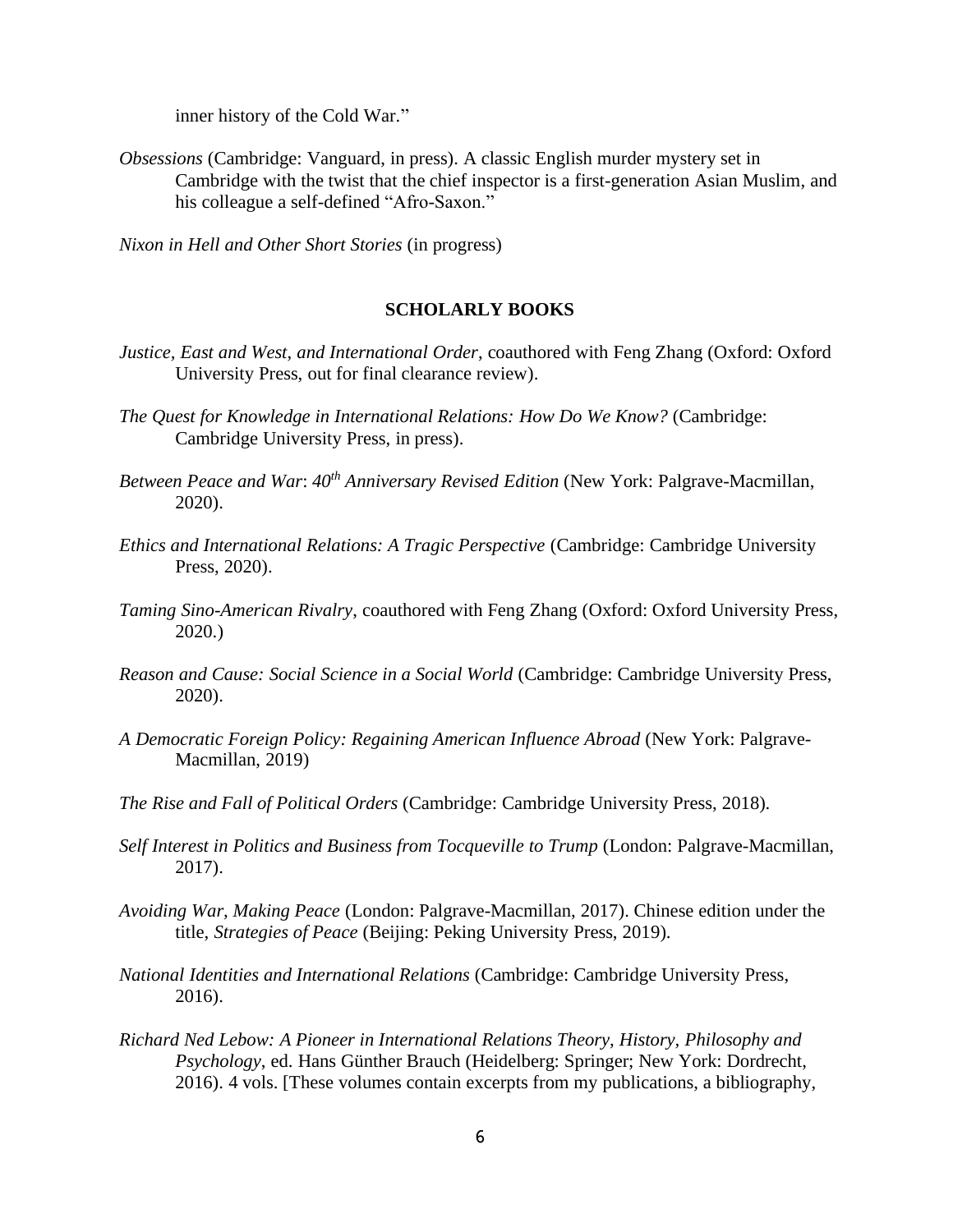autobiography and essays by other scholars evaluating my work).

- *Archduke Franz Ferdinand Lives! A World Without World War I* (New York: Palgrave-Macmillan, 2014).
- *Good-Bye Hegemony! Power and Influence in the Global System*, coauthored with Simon Reich (Princeton: Princeton University Press, 2014). Chinese translation, Shanghai Academy of Social Sciences Press, 2016.
- *Constructing Cause in International Relations* (Cambridge: Cambridge University Press, 2014).
- *The Politics and Ethics of Identity: In Search of Ourselves* (Cambridge: University Press, 2012).
- *Why Nations Fight: Past and Future Motives for War* (Cambridge: Cambridge University Press, 2010). Chinese translation, Shanghai People's Publishing House, 2013. Arabic translation, 2013.
- *Forbidden Fruit: Counterfactuals and International Relations* (Princeton: Princeton University Press, 2010).
- *A Cultural Theory of International Relations* (Cambridge: Cambridge University Press, 2008). Chinese translation, Shanghai Academy of Social Sciences Press, 2012.
- *Coercion, Cooperation and Ethics* (New York: Routledge, 2006).
- *The Tragic Vision of Politics: Ethics, Interests and Orders* (Cambridge: Cambridge University Press, 2003).
- *The Art of Bargaining* (Baltimore: Johns Hopkins University Press, 1996).
- *We All Lost the Cold War*, co-authored with Janice Gross Stein (Princeton: Princeton University Press, 1994).
- *When Does Deterrence Succeed and How Do We Know?* co-authored with Janice Gross Stein (Ottawa: Canadian Institute for International Peace and Security, 1990). French translation, 1990.
- *Nuclear Crisis Management: A Dangerous Illusion* (Ithaca: Cornell University Press, January 1987).
- *Psychology and Deterrence*, co-authored with Robert Jervis and Janice Gross Stein (Baltimore: The Johns Hopkins University Press, 1985).
- *The Fallacy of Star Wars*, co-authored with Hans Bethe, Richard Garwin, Kurt Gottfried, Henry Kendall, *et al*. (New York: Random House, 1984).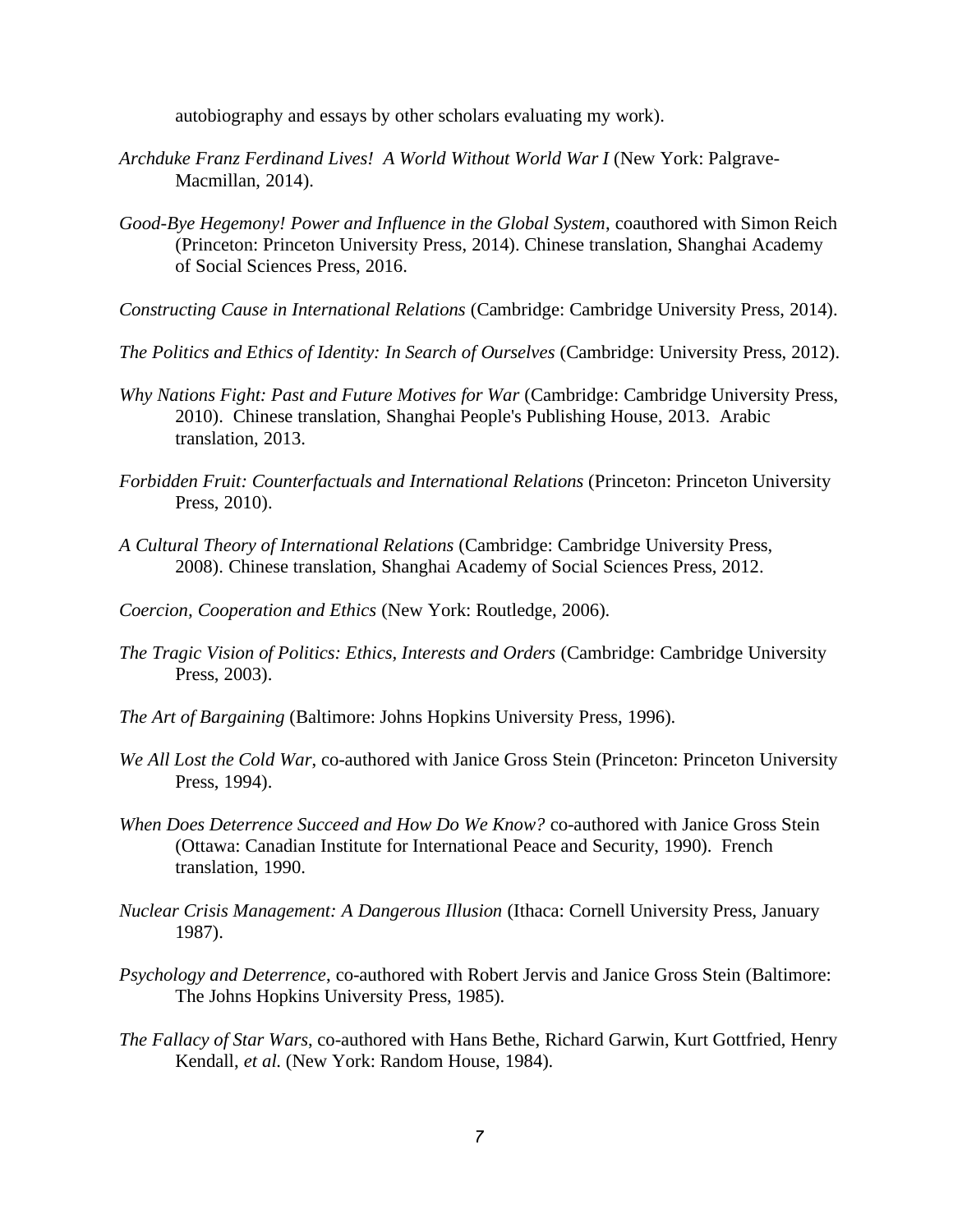- *Between Peace and War: The Nature of International Crisis* (Baltimore: Johns Hopkins University Press, 1981). Chinese edition (Beijing: Peking University Press, 2018).
- *White Britain and Black Ireland: Social Stereotypes and Colonial Policy* (Philadelphia: Institute for the Study of Human Issues, 1976).

#### EDITED BOOKS

- *Fragility and Robustness: Beliefs and Their Consequences*, under review at Cambridge University Press.
- *Mechanisms and Processes*, in progress.
- *Max Weber and International Relations* (Cambridge University Press, 2017).
- *Return of the Theorists: Dialogues with Great Thinkers of the Past*, coedited with Peer Schouten and Hidemi Suganami (London: Palgrave Macmillan, 2016).
- *Tragedy and International Relations*, coedited with Toni Erskine (London: Palgrave-Macmillan, 2012).
- *Theory and Evidence in Comparative Politics and International Relations*, co-edited with Mark I. Lichbach (New York: Palgrave-Macmillan, 2007).
- *Unmaking the West: "What-If" Scenarios that Rewrite World History* co-edited with Philip Tetlock and Geoffrey Parker. (Ann Arbor: University of Michigan Press, 2006).
- *The Politics of Memory in Postwar Europe*, co-edited with Claudio *Fogu* and Wulf Kansteiner. (Duke University Press, 2006).
- *Ending the Cold War,* co-edited with Richard K. Herrmann (New York: Palgrave-Macmillan, 2003).
- *International Relations Theory and the End of the Cold War*, co-edited with Thomas Risse-Kappen (New York: Columbia University Press, 1995).
- *Hegemonic Rivalry: From Thucydides to the Nuclear Age*, co-edited with Barry R. Strauss (Boulder, Co.: Westview Press, 1991).
- *Richard Cobden, England, Ireland and America* (Philadelphia: Institute for the Study of Human Issues, 1980).
- *John Stuart Mill on Ireland* (Philadelphia: Institute for the Study of Human Issues, 1979).
- *Divided Nations in a Divided World*, co-authored and edited with Gregory Henderson and John G. Stoessinger (New York: David McKay, 1974).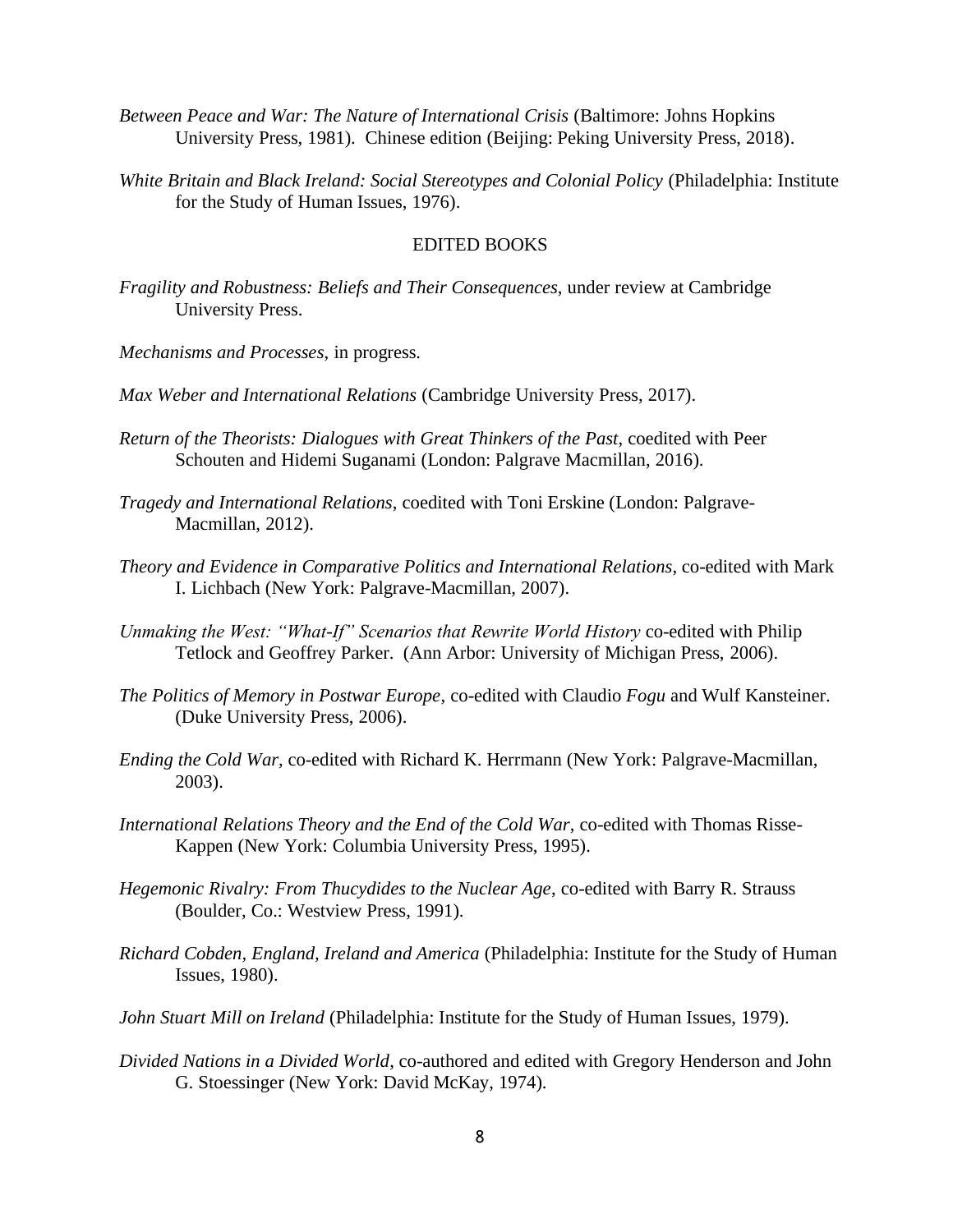## **ARTICLES** and **BOOK CHAPTERS**

"War and Religion: The Threat to Democracy," to appear in Irene Polinskaya, Alan James, and Ioannis Papdogiannakis, editors, *Religion and War from Antiquity to Early Modernity* (London: Bloomsbury, forthcoming).

"Bottom-Up vs. Top-Down Orders," in Zachary Paikin and Trine Flockhart, eds., *Rebooting Global International Society: Change, Contestation, and Resilience* (London: Palgrave-Macmillan, forthcoming).

"Fear, Pathogens, and Political Order," in Special Issue on "Understanding the Politics of Fear: COVID-19, Crises and Democracy," *Global Discourse* 11 (3) forthcoming.

"What Kind of Realist is Machiavelli?" in David Ragazzoni, ed., *Machiavelli's Renaissance: The Present and Future of a Classic*, forthcoming

"Nuclear Luck," to appear in Benôit Pelopidas, *Nuclear Luck* (forthcoming).

"Disaggregating Mechanisms: Evolution, Adaptation, and Imitation," to appear in Stefano Guzzini and Richard Ned Lebow, eds., *Mechanisms and Processes*.

"Fragility and Robustness," to appear in Richard Ned Lebow and Ludwig Norman, eds., *Fragility and Robustness: Beliefs and Their Consequences.*

Coauthored with Benoit Pelopidas, "The Cuban Missile Crisis" to appear in Chris Reus-Smit, ed., *The Oxford Handbook on History and International Relations* (Oxford: Oxford University Press, in preparation).

"Unser Shakespeare: Nazi Germany and the Bard," to appear in Amy Lidster and Sonia Massai, eds., *Shakespeare at War: A New Material History* (Cambridge: Cambridge University Press).

Trump the Tweeter in Retrospect," H-Diplo, 11 January 2017, [https://networks.h](https://networks.h-net.org/node/28443/discussions/160408/issf-policy-series-trump-tweeter)[net.org/node/28443/discussions/160408/issf-policy-series-trump-tweeter](https://networks.h-net.org/node/28443/discussions/160408/issf-policy-series-trump-tweeter)

"Max Weber's Ethics," *International Political Theory* 13, no. 1 (2019), pp. 37-58.

"Honneur et prestige: Les nations se battent-elles toujours pour les mêmes raisons?" to appear in *Les champs de Mars*

"Durkheim, le modernisme et les rélations internationales," *Études Internationales* 1, no. 2 (2020), pp. 221-47.

"Quête de statut et conformisme, transgression et stigmatisation – une dialectique du changement dans la société internationale," coauthored with Delphine Allès, in Delphine Allès,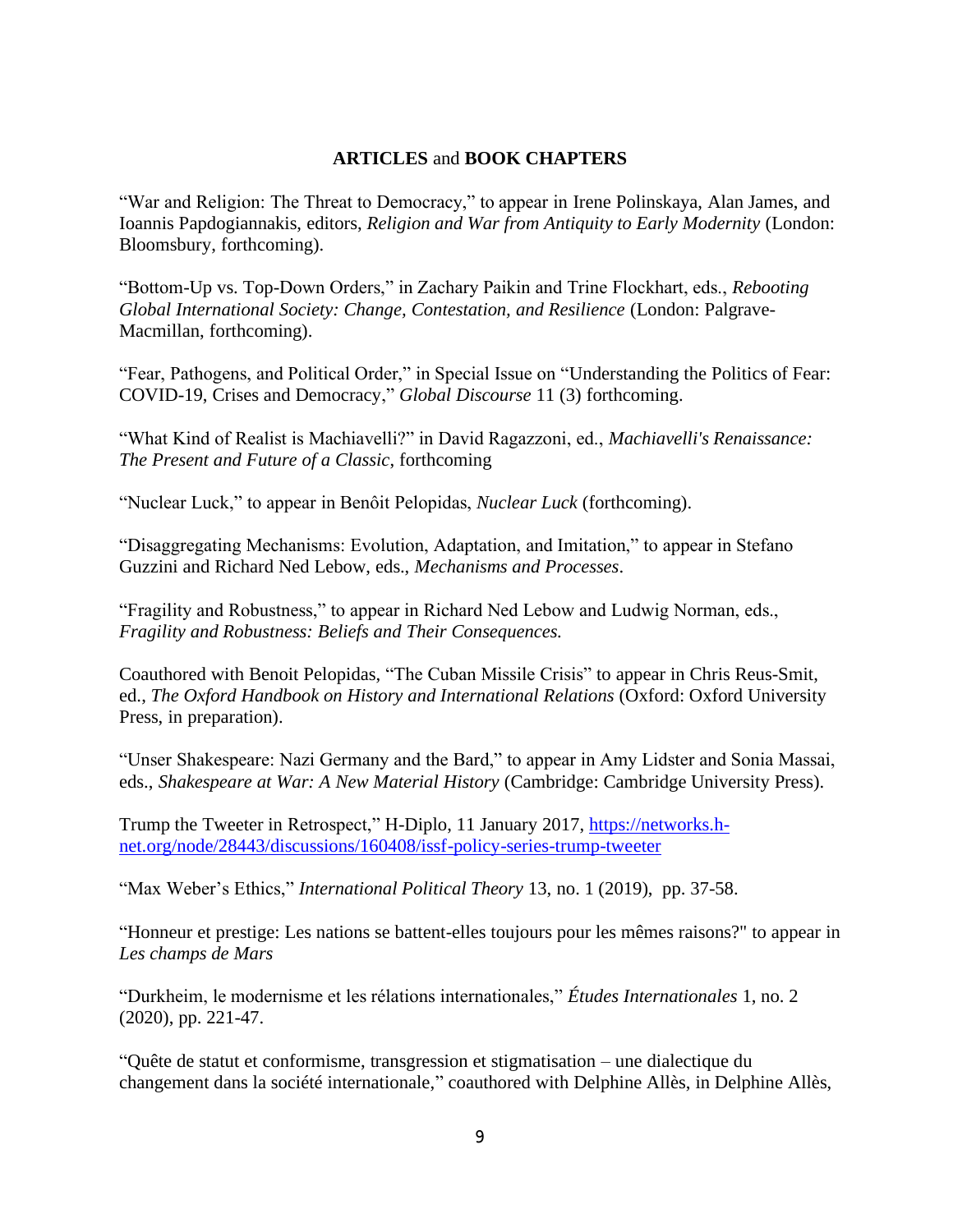Romain Malejacq, and Stéphane Paquin, eds., *Un monde fragmenté: Autour de la sociologie des relations internationals de Bertrand Badie* (Paris: CNRS Éditions, 2018).

"Pessimism and International Relations," in Nicholas Michelsen and Tim Stevens, eds., *Pessimism and International Relations* (London: Palgrave-Macmillan, 2019), pp. 13-36.

"Stretching Selves Through Memory: The Role of Collective and Official Memory," in Sara Dybris McQuaid and Sara Gensberger, "Administrations of Memory," special issue of *International Journal of Politics, Culture and Society*, 32 (2019), pp. 251-57.

"Ethical Traps," coauthored with Mervyn Frost, *International Relations* 33, no. 2 (2019), pp. 1- 20.

"Turning the Page: Conclusions, Questions, and Agenda," coauthored with Timothy James Potenza, *Polity* 51, no. 2 (April 2019), pp. 417–425.

"International Political Theory," in Bertrand Badie, Leonardo Morlino, Dirk Berg-Schlosser, eds., *The SAGE Handbook of Political Science* (Beverley Hills: Sage, 2019), pp. 1272-87.

"Germany and International Relations Theory," in Jens Steffek and Leonie Holthaus, eds., *Prussians, Nazis, and Peaceniks: Changing Images of Germany in International Relations* (Manchester: University of Manchester Press, 2020), pp. 211-25.

"Machiavelli as a Political Psychologist," to appear in Kurt Almqvist & Mattias Hessérus , eds., *Why Polities Decline: Corruption, Tyranny and Bad Leadership* (Stockholm: The Axel and Margaret Axsson Johnson Foundation, 2018).

"Imagining International Relations Through Alternative Worlds, forthcoming in Andreas Gofas, Inanana Hamati-Ataya, and Nicholas Onuf, eds, *The Sage Handbook of History, Philosophy and Sociology of International Relations* (London: Sage, 2018), pp. 176-90.

"Evolution, Adaption, and Imitation in International Relations," in William P. Thompson, ed., *Encyclopedia of Empirical International Relations Theory* (Oxford: Oxford University Press, 2017), I, pp. 799-819. Also available on-line in *Oxford Research Encyclopedia of Politics*

"Hegemony," coauthored with Simon Reich, in Cameron Theiss, ed., *Oxford Encyclopedia of Foreign Policy* (Oxford: Oxford University Press, forthcoming).

"The Quest for Hegemony: A Threat to Global Order," coauthored with Simon Reich. In Asle Toje Bandård Nikolas Vik Steen, eds., *The Causes of Peace* (Oslo: Lion Crest, for the Nobel Institute, 2019), pp. 81-88

"Influence and Hegemony: Shifting Patterns of Material and Social Power in World Politics." Coauthored with Simon Reich," *All Azimuth*, 1 January 2017, http://www.foreignpolicyandpeace.org/index.php/en/2016/12/all-azimuth-january-2017/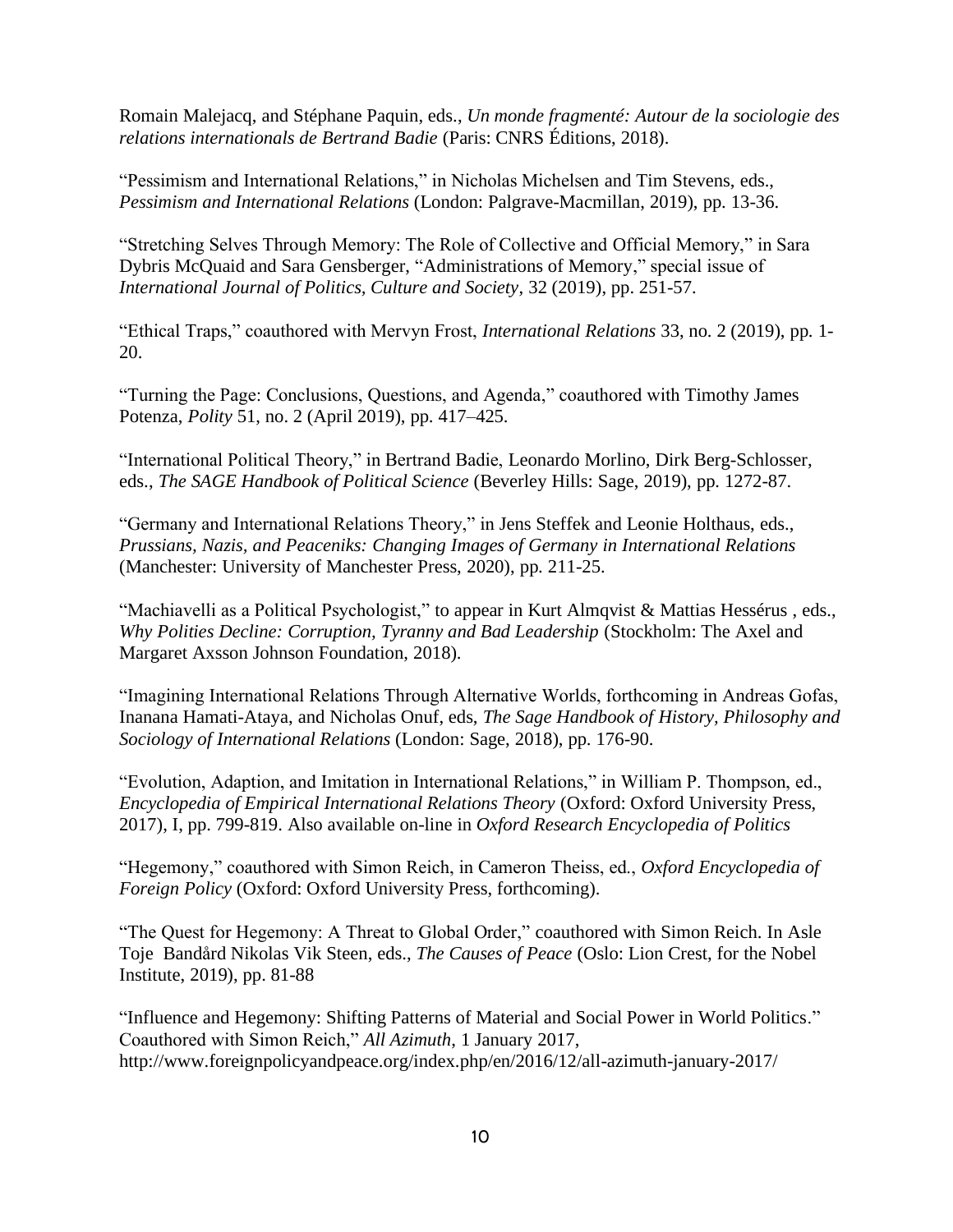"Trust in International Relations," in Benedict Wilkinson, ed., *The Art of Creating Power: Freedman on Strategy* (London and Oxford: Hurst and Oxford University Press, 2017), pp. 243- 58.

"Aristotle and the Breakdown of Order," in Harry D. Gould, ed. *The Art of World-Making: Nicholas Greenwood Onuf and His Critics* (London: Routledge, 2017), pp. 237-44.

"Trump the Tweeter," in the H-Diplo/ISSF Policy Series: America and the World - 2017 and Beyond, eds. Francis Gavin, Joshua Rovner, and Diane Labrosse, posted 11 January 2017.

"Self-Censorship in International Relations and Security Studies," *Journal of Global Security Studies* (2016), 13, pp. 356-60.

"Weber and His Successors," *Journal of International Political Theory* 13, no. 1 (2016), pp. 37- 58.

"A Contemporary Perspective on Realism," coathored with Felix Rösch, in Stephen McGlinchey, Rosie Walters, and Christian Scheinplug, eds., *International Relations Theory*  (Bristol: E-International Relations, 2017), pp. 138-44.

"Hegemony," coauthored with Simon Reich, in Cameron Theiss, ed., *Oxford Encyclopedia of Foreign Policy Analysis* (Oxford: Oxford University Press, 2021), [https://oxfordre.com/politics/view/10.1093/acrefore/9780190228637.001.0001/acrefore-](https://oxfordre.com/politics/view/10.1093/acrefore/9780190228637.001.0001/acrefore-9780190228637-e-433)[9780190228637-e-433](https://oxfordre.com/politics/view/10.1093/acrefore/9780190228637.001.0001/acrefore-9780190228637-e-433)

"The Thucydides Claptrap," coauthored with Daniel Tompkins, *Washington Monthly*, June 2016.

"Identity," in Felix Berenskoetter, ed., *Concepts of World Politics* (London: Sage, 2016), pp. 139-68.

"Weber and International Relations," in Richard Ned Lebow, ed., *Max Weber and International Relations*, pp. 10-39.

"Weber's Search for Knowledge," in Richard Ned Lebow, ed., *Max Weber and International Relations*, pp. 40-78.

"Weber's Tragic Legacy," co-authored with David Bohmer Lebow in *Max Weber and International Relations*, pp. 72-99.

"Introduction," co-authored with Peer Schouten and Hidemi Suganami, in Richard Ned Lebow, Peer Schouten and Hidemi Suganami, eds. *Return of the Theorists: Dialogues with Dead Thinkers* (London: Palgrave-Macmillan), pp. 1-5.

"Homer," in Richard Ned Lebow, Peer Schouten and Hidemi Suganami, eds., *Return of the Theorists*, pp. 6-12.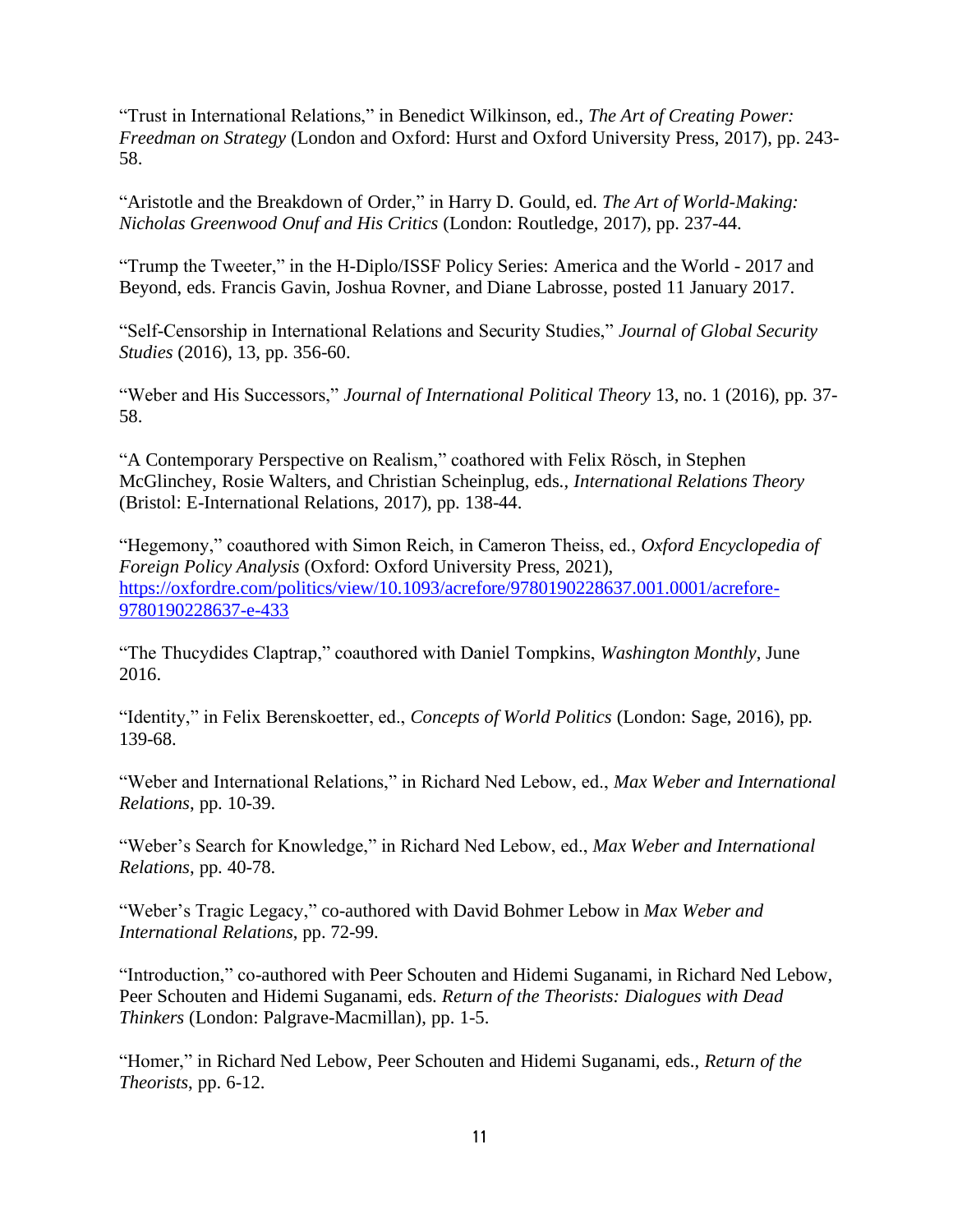"Thucydides," in Richard Ned Lebow, Peer Schouten and Hidemi Suganami, eds., *Return of the Theorists*, pp. 29-35.

"Max Weber," in Richard Ned Lebow, Peer Schouten and Hidemi Suganami, eds., *Return of the Theorists*, pp. 173-81.

"International Relations and Identity," in Ken Booth and Toni Erskine, eds., *International Relations Theory Today* (London: Polity, 2016), pp. 53-68.

"Greeks, Neuroscience and International Relations," in Daniel Jacobi and Annette Freyberg-Inan, eds. (Cambridge: Cambridge University Press, 2015), pp. 132-55.

"Counterfactuals and Security Studies," *Security Studies*, 24 no. 3 (2015), pp. 403-12.

"Counterfactual Thought Experiments: A Necessary Research Tool," trans. Mika Ishizuki, *Musashino Hoghaku* [Journal of Law and Political Science] 2014.

"Deterrence," in Myriam Dunn Cavelty and Thierry Balzacq, eds, *Routledge Handbook of Security Studies*, 2nd ed, (London: Routledge, 2016), pp. 371-80.

"Hans Morgenthau and *The Purpose of American Politics*," *Ethics and International Affairs*, 30, no. 1 (2016), pp. 55-62, and in Cornelia Navari, ed., *Hans J. Morgenthau and the American Experience* (London: Palgrave-Macmillan, forthcoming).

Karl Deutsch and International Relations," *International Relations* 28, no. 3 (2014), pp. 1-8.

"Identity and the Self" in Michael T. Gibbons ed., *Encyclopaedia of Political Thought* (New York: Wiley, 2014),

<http://onlinelibrary.wiley.com/doi/10.1002/9781118474396.wbept0497/abstract>

"Counterfactuals and the European Union," *The UK in a Changing Europe*, 27 August 2015, http://ukandeu.ac.uk/counterfactuals-and-the-european-union/

"Thumos, War and Peace" *Common Knowledge*, 21, no 1 (2015), pp. 50-82.

"Reply to My Critics," to appear in a symposium on *Constructing Cause in International Relations*, in the *Qualitative Research Methods Newsletter* of the American Political Science Association (Autumn 2014), pp. 16-19.

"World War I and Science," BBC *Focus*, 4 August, 2014.

"Reply to Warner and Mueller," Symposium on Reich and Lebow, *Good-Bye Hegemony!*, *European Political Science* 13 (2014), pp. 386-89. Co-authored with Simon Reich

"Foreword" to Yohan Ariffin, Jean-Marc Coicaud, Vesselin Popovski, eds., *Emotions in*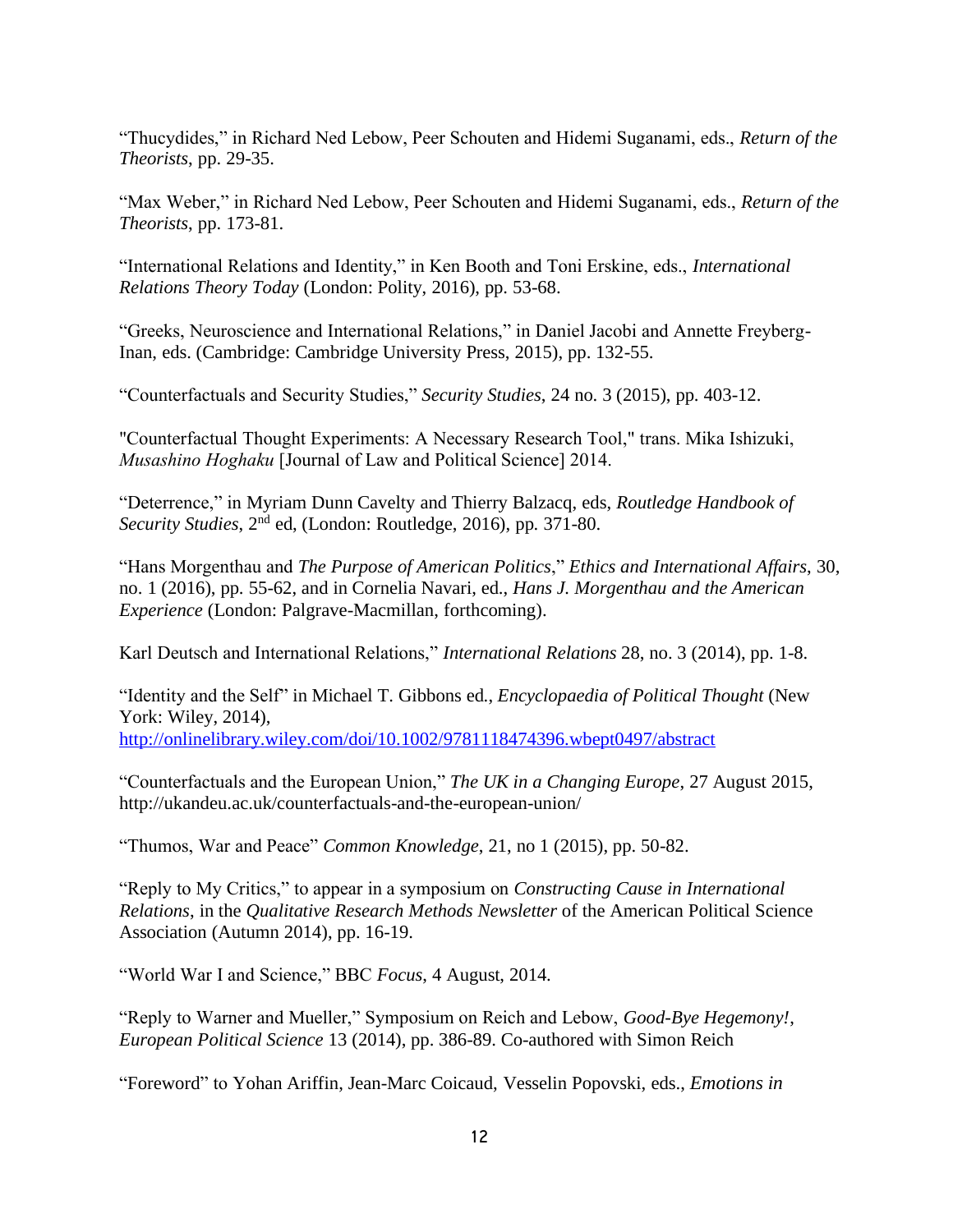*International Politics: Beyond Mainstream International Relations* (Cambridge: Cambridge University Press, 2016), pp. xi-xiii.

"The Symbolic and Emotional Frames of the Outbreak of World War I," co-authored with Thomas Lindemann, *International Relations*, 28, no. 2 (2014), pp. 239-44.

"What Can International Relations Theory Learn from the Origins of World War I?" *International Relations*, 28, no. 4 (2014), pp. 387-411.

"World War I: Recent Historical Scholarship and IR Theory?" *International Relations*, 28, no. 2 (2014), pp. 245-50.

"Restoring Order: The Ancient Greeks on Taming Honor and Appetite," to appear in Laurie M. Johnson and Daniel Demetriou, eds., *Perspectives on Modern Honor* (Lanham, Md.: Lexington Books, 2015).

"European Voices in IR Theory: A Transatlantic Perspective," in *European Review of International Studies* 1, no. 1 (2014), pp. 65-69.

"Trust and International Politics: Why Trust Matters," *Global Asia*, 8, no. 3 (2013), <http://globalasia.org/Issue/ArticleDetail/460/the-role-of-trust-in-international-relations-.html>

Preface to Hartmut Behr and Seán Molloy, eds., "Realism Reconsidered," a special issue of *International Politics*, 6 (2013), pp. @

Preface to Robert Switky, *Wealth of an Empire; The Treasure Shipments that Saved Britain and the World* (Washington, D.C.: Potomac Books, 2013).

Preface to Jens Steffek and Leonie Holthaus, eds., Enseits der Anarchie. Weltordnungsentwürfe im frühen zwanzigsten Jahrhundert (Frankfurt, 2013).

"Why Nations Fight: The Future of War," London School of Economics, European Politics and Policy blog <http://bit.ly/12jD2Ti>

"The Culture of War," in Pierre Purseigle Adam Siepp, eds., *The Oxford Handbook to the First World War* (Oxford: Oxford University Press, 2016).

"Waves of War: Nationalism, State Formation, and Ethnic Exclusion in the Modern World," RUSI 58, no. 3 (2013), pp. 88-95.

"Thucydides and Deterrence, *Security Studies* 16 no. 2 (2013), pp. 163–188.

"Thucydides and Political Order," in Christian Thauer and Christian Wendt, eds., *Thucydides and Political Order: Lessons of Governance and the History of the Peloponnesian War* (London: Palgrave-Macmillan, 2016), pp. 21-54.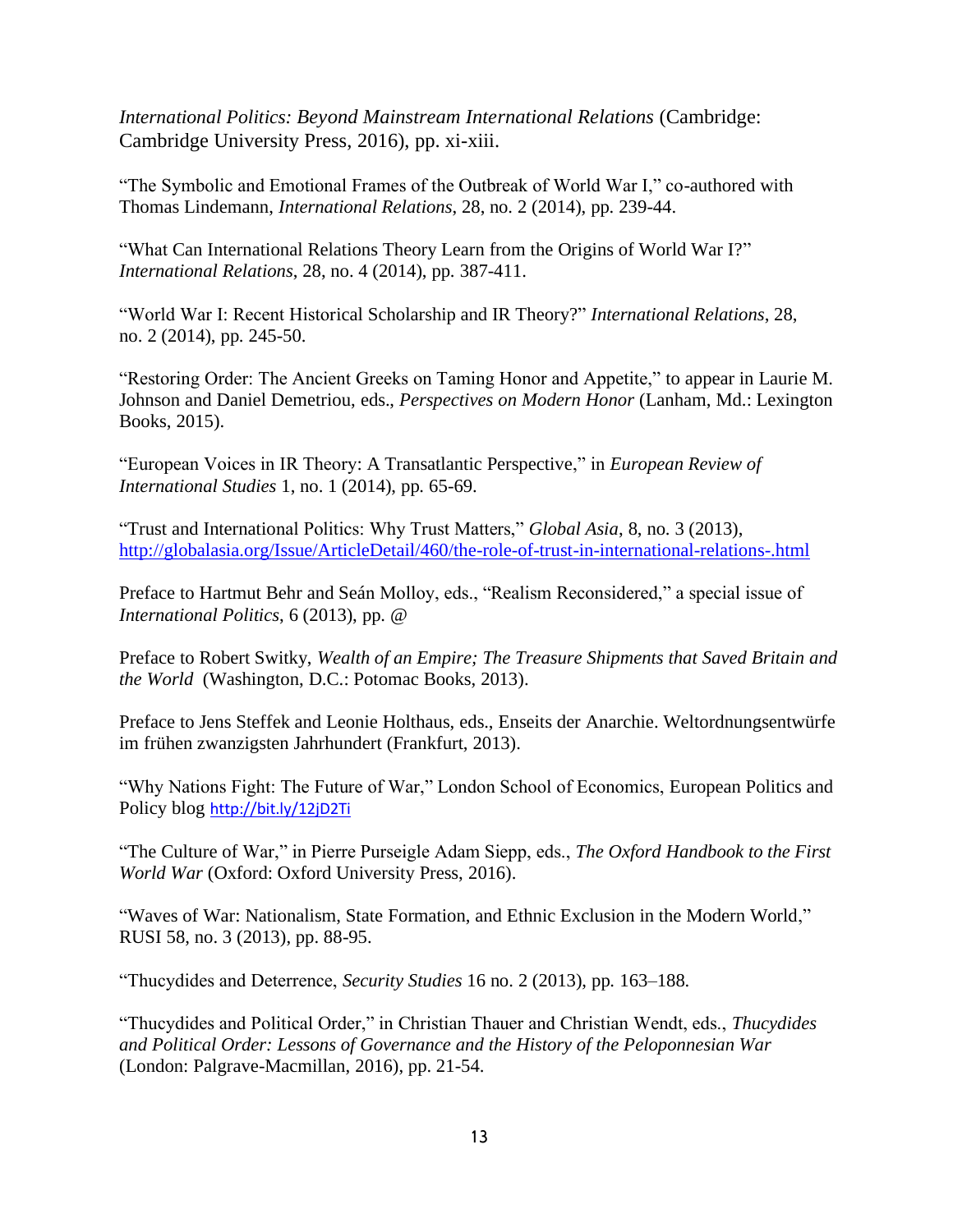"You Can't Keep a Bad Idea Down: Evolutionary Psychology and International Relations," *International Politics Reviews* 1, no. 1 **(**2013**),** pp. 1-9.

"Why Nations Fight? The Future of War," in e*-International Relations* 

"Internal Borders: Identity and Ethics," *Global Society* 27, no. 3 (2013), pp. 299-318.

"The Palette of Human Nature," *International Studies Review* 14, no. 4 (December 2012), pp. 646-49.

"Reply to My Critics," in "Symposium on Richard Ned Lebow's *Why Nations Fight: The Past and Future of War*, *Security Studies*, 21, no. 2 (2012), pp. 362-67.

"Reply to My Critics," in Roundtable Review of Richard Ned Lebow's *A Cultural Theory of International Relations*," H-Diplo 3, no. 7 (2012), pp. 1-35 <http://www.h-net.org/~diplo/ISSF/PDF/ISSF-Roundtable-3-7.pdf>

"Understanding Tragedy and Understanding International Relations," co-authored with Toni Erskine, in Erskine and Lebow, *Tragedy and International Relations*, pp. 1-20.

"Learning from Tragedy and Refocusing International Relations," co-authored with Toni Erskine, in Erskine and Lebow, *Tragedy and International Relations*, pp. 185-217.

"German Jews and American Realism," *Constellations*, 18, no 4 (2011), pp. 545-66, reprinted in Felix Roesch, ed. *European Emigré Scholarship and International Relations* (London: Palgrave, forthcoming).

"Philosophy and International Relations: A Review Essay, "*International Affairs* (Chatham House), 87, no 5 (2011), pp. 1219-28.

"Aggressive Democracies," *St. Anthony's International Review*, 6, no. 2 (2011), pp. 120–133.

"Are Democracies Aggressive? Is the United States Aggressive? An Exchange," Other contributors are Seth Johnston, Dan Reiter and John Schuessler, *St Antony's International Review* 7, no. 1 (2011), pp. 166–188.

"American Social Scientists and the Military: World War II to the Present," in Joey Ansorge, Tarak Barkawi and Dorothy Noyes, eds., *Overwhelming Knowledge: Experience and Expertise in Contemporary Conflict*, forthcoming.

"International Relations and Thucydides," in Katherine Harloe and Neville Morley, ed., *Thucydides and the Modern World: Reception, Reinterpretation and Influence from the Renaissance to Today* (Cambridge: Cambridge University Press, 2012), pp. 197-211.

"Realism in International Relations," in Bertrand Badie, Dirk Berg-Schlosser, and Leonardo Molino, *International Encyclopedia of Political Science* (Thousand Oaks, Ca.: Sage, 2011).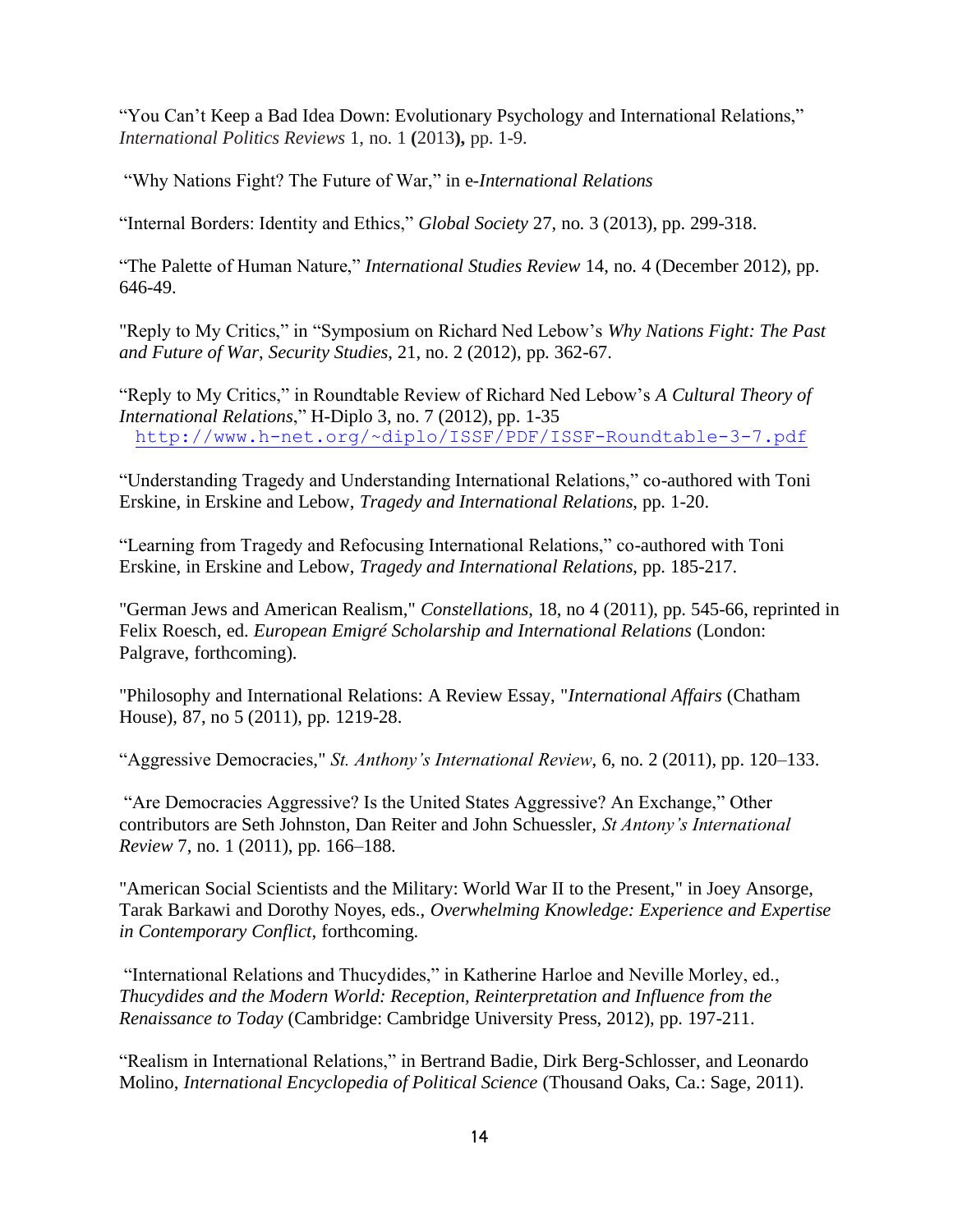"Spirit, Recognition and Foreign Policy: Germany and World War II," in Thomas Lindemann and Erik, Ringmar, eds., *The International Politics of Recognition* (Boulder, Co.: Paradigm, 2012), pp. 87-108.

"Mexico and Iraq: Continuity and Change in the Bush Administration," coauthored with David Bohmer Lebow, in David B. MacDonald, *The Bush Leadership, the Power of Ideas and the War on Terror* (Farnham, Surrey: Ashgate, 2012), pp. 91-112.

"The Past and Future of War," Presented as the E. H. Carr Lecture, University of Wales. *International Relations* 24, no. 3 (September 2010), pp. 1-28.

"Motives, Evidence and Identity: Engaging My Critics," *International Theory*, 2-3 (2010), pp. 486-94.

"Social Science: Science or Social Practice?," in Oliver Kessler, Rodney Bruce Hall, Cecelia Lynch and Nicholas Onuf, eds., *On Rules, Politics, and Knowledge: Friedrich Kratochwil's Contributions to the Study of International Relations* (New York: Palgrave, 2010), pp. 102-12.

"The End of the Cold War as a Non-Linear Confluence," in Mark Kramer and Vit Smetana, eds., *The End of the Cold War: A Twenty Year Retrospective* (Lanham, Md.: Lexington Books, 2014), pp. 479-99.

"Constitutive Causality: Imagined Spaces and Political Practices," *Millennium*, 38, no. 2 (December 2009), pp. 1-29.

"Culture and International Relations: The Culture of International Relations," *Millennium* 38, no. 1 (Summer 2009), pp. 1-7.

"Lost in Transition: A Critique of Power Transition Theories," coauthored with Benjamin Valentino, *International Relations*, 23, no. 3 (September 2009), pp. 389-410.

"Counterfactuals, History and Fiction," *Historical Social Research/Historische Sozialforschung*, 34, no. 2 (2009), pp. 57-73.

"Homer, Virgil, Social Psychology and Identity," in Gideon Baker and Jens Bartelson, eds., *The Future of Political Community* (London: Routledge, 2009), pp. 144-75.

"Theory, Motives, Falsification," *International Relations* (2009), 23, no. 1, 167-71.

"Future Conditional: The U.S. and its Past," in Kerstin v. Lingen, ed., *Kriegserfahrung und Nationale Identität in Europa nach 1945* (Paderborn: Schoeningh, 2009), pp. 74-91.

"Identity and International Relations," *International Relations* (2008) 22, no. 4, pp. 473-92.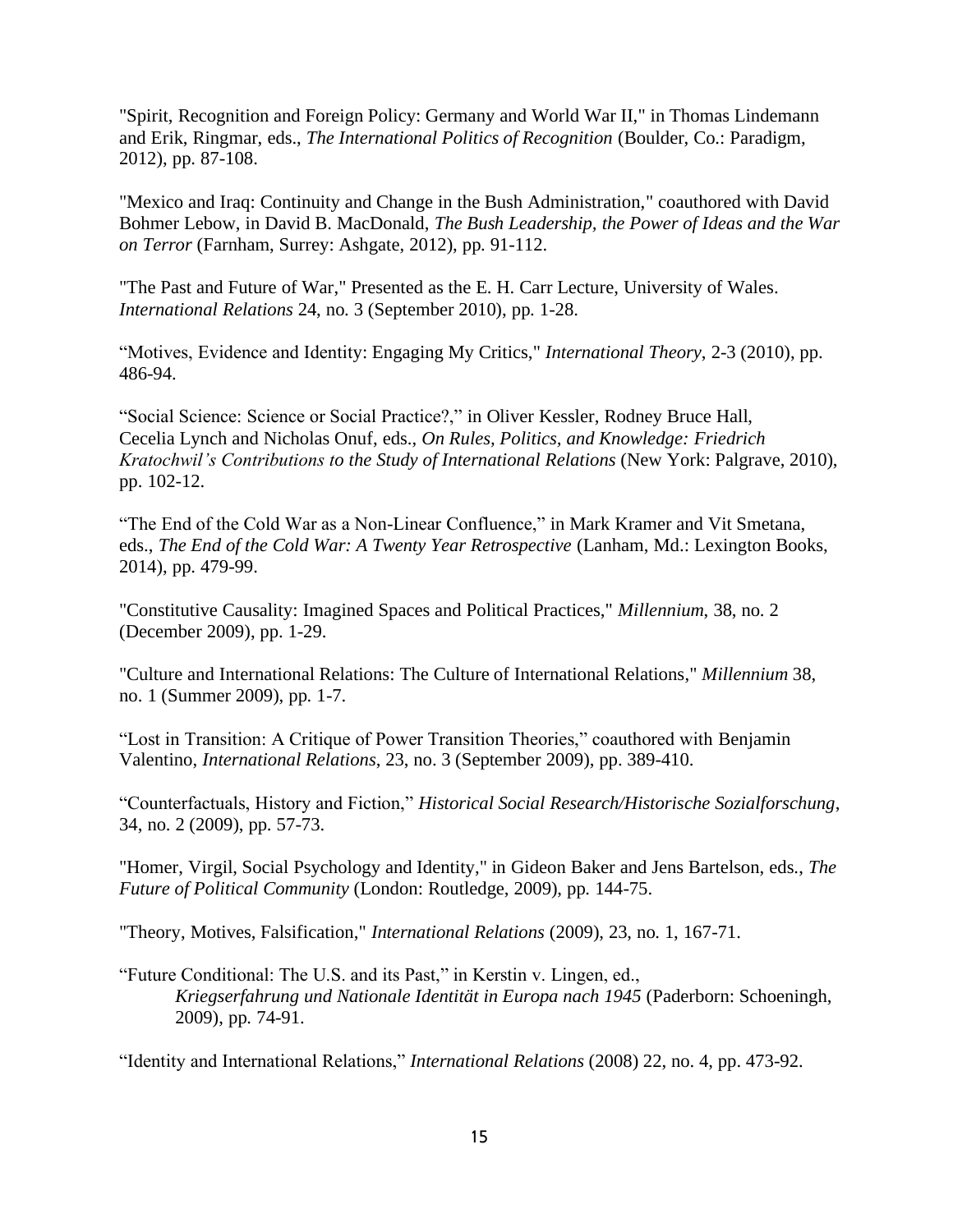"Learning from Contingency: The Case of World War I," *International Journal*, 63, no. 2 (Spring 2008), pp. 447-459.

"Realism," in Walter Carlsnaes, ed., *International Relations*, an ISPP on-line encyclopedia of international relations.

"Deterrence," in Nigel Young, ed., *Routledge International Encyclopedia of Peace* (London: Routledge, 2008)

"Revisiting the Falklands Intelligence Failures" *RUSI*, 152, no. 4 (Summer 2007), pp. 68-73.

"The Future of Memory," *The Annals* 616, no. 2 (Summer 2008), pp. 25-41. Reprinted in Kerstin v. Lingen, ed., *Kriegserfahrung und Nationale Identität in Europa nach 1945* (Paderborn: Schoeningh, 2009), pp. 440-54.

"The Ancient Greeks and Modern Realism: Ethics, Persuasion, and Power," in Duncan S. Bell, ed., *Tragedy, Power, and Justice: Realism and Global Political Theory*. (Oxford: Oxford University Press, 2008), pp. 26-40.

"Science as an Ethical Practice," *Journal of International Relations and Development*, 10, no. 1 (March 2007), pp. 16-24.

"Classical Realism," in Tim Dunne, Milja Kurki and Steve Smith, eds., *International Relations Theories; Discipline and Diversity* (Oxford: Oxford University Press, 2007), pp. 52-70. Revised version in 2008 edition. Most recent version, 4<sup>th</sup> ed, 2015, pp. 34-56.

"Texts, Paradigms and Political Change," in Toni Erskine and Michael Williams, eds., *Reconsidering Realism: The Legacy of Hans J. Morgenthau in International Relations* (Oxford: Oxford University Press, 2007), pp. 241-68.

"Reason Divorced from Reality: Thomas Schelling and Strategic Bargaining," *International Politics*, 43, no. 4 (Autumn 2006), pp. 429-52.

"The Bush Administration and Iraq: The Mother of all Intelligence Failures," *Intelligence and National Security*, 22 no. 5 (2006), pp. 884-909. Coauthored with Michael Fitzgerald.

"John Lukacs, Meet Madame Jourdain," *Historically Speaking*, 7 no. 4(March/April 2006), pp. 50-51.

"Counterfactual Thought Experiments: A Necessary Research Tool," *The History Teacher*, 40, no. 2 (February 2007), pp. 153-76. Reprinted in *MUSASHINO HOGAKU Journal of Law and Political Science,* (2015), no. 1, pp. XX

"What Can We Know? How Do We Know," in Richard Ned Lebow and Mark Lichbach, eds., *Political Knowledge and Social Inquiry* (New York: Palgrave, 2007), pp. 1-22.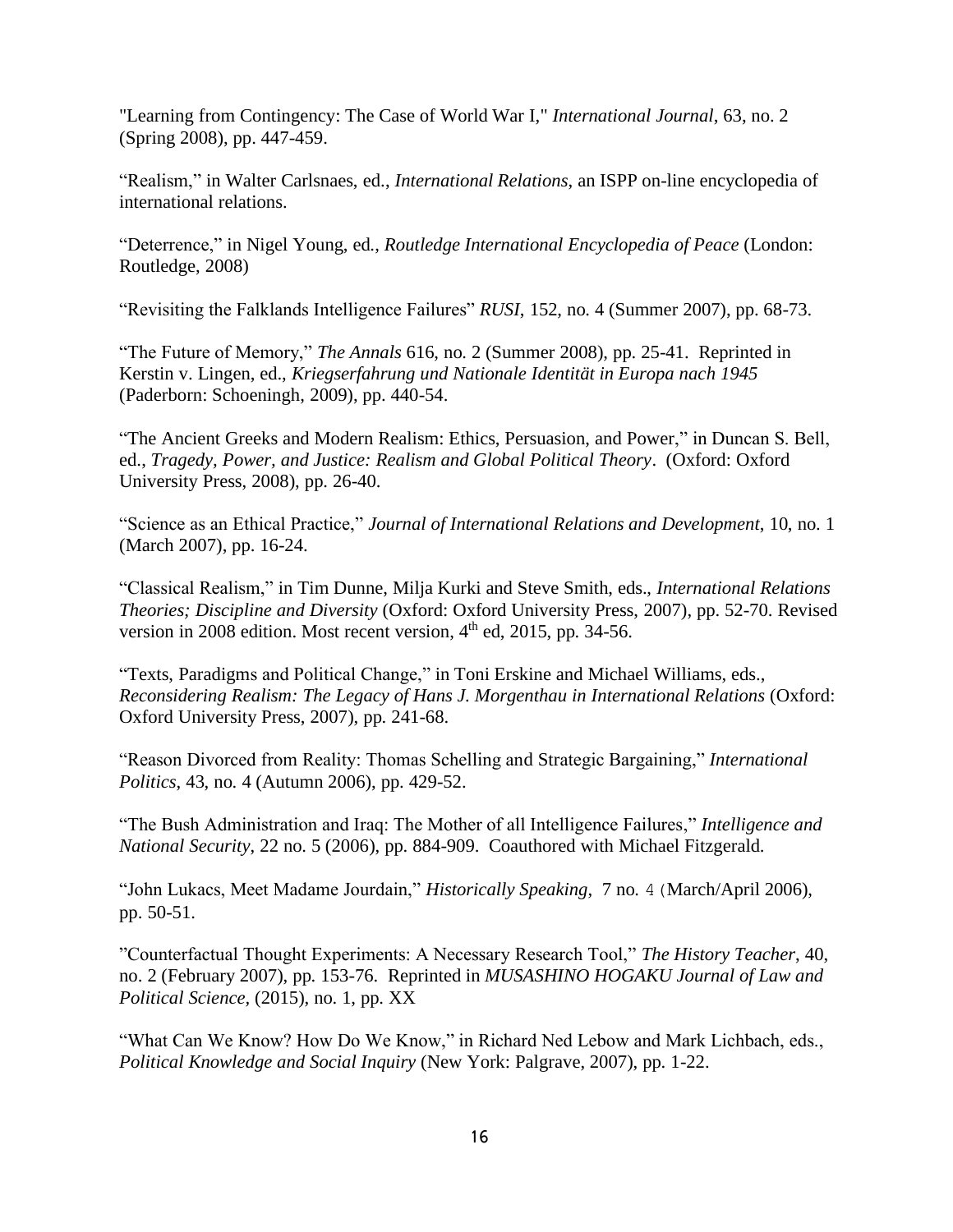"Social Science as Case-Based Diagnostics," coauthored with Steven Bernstein, Janice Stein and Steven Weber, to in Lebow and Lichbach, *Political Knowledge and Social Inquiry*, pp. 229- 60.

"Counterfactuals and International Relations," in Yoshinobu Araki and Yochiro Sato, eds., *New Theories in International Politics* (Tokyo: Buren Shuppan, 2007).

"If Mozart Had Died at Your Age: Psychologic vs. Statistical Inference," *Political Psychology* 27 (April 2006), pp. 157-72.

"Fear, Interest and Honour: Outlines of a Theory of International Relations," *International Affairs* 82, no. 3 (May 2006), pp. 539-66.

"Running Red Lights and Ruling the World," in Jőrg Caliess and Christoph Weller, eds., *Chancen fűr den Frieden: Theoretische Orientierungen fűrFriedenspolitik und Friedensarbeit*, Loccumer Protokolle 76/3 (Rehburg-Loccum: Evangelische-Akademie Loccum, 2006), pp. 101-64.

"The Memory of Politics," in Richard Ned Lebow, Claudio Fogu and Wulf Kansteiner, eds., *The Politics of Memory in Postwar Europe* (Durham, N.C.: Duke University Press, 2006), pp. 1-39.

"Robert S. McNamara: Max Weber's Nightmare," *International Relations*, 20 no. 2 (June 2006), pp. 211-24.

"Deterrence: Then and Now," *Journal of Strategic Studies* 28 (October 2005), pp. 765-73. Revised version (2009), pp. 58-76.

"Power, Persuasion and Justice," *Millennium* 33, no. 3 (Spring 2005), pp. 551-82. A slightly abbreviated version is reprinted in Felix Berenskoetter and M. J. Williams, ed., *Power in World Politics* (London: Routledge, 2007), 120-40.

"Reason, Emotion and Cooperation," *International Politics*, 42, no. 3 (2005), pp. 283-313.

"Tragedy, Politics and Political Science," *International Relations* 19 (Spring 2005), pp. 329-36, reprinted in Erskine and Lebow, *Tragedy and International Relations*, pp. 63-74.

"Ethics and Foreign Policy," *Historically Speaking* 6 (January/February 2005), pp. 20-23.

"The Dangers of Rampant Individualism," A Reply to Critics. *Historically Speaking* 6 (January/February 2005), p.36.

"Constructive Realism," *International Studies Review* 6 (June 2004), pp. 346-48.

"Good History Needs Counterfactuals," *Historically Speaking*, 5 (February 2004), pp. 25-28. Reprinted in Donald Yerxa, ed., *Recent Trends in Historical Thinking* (Columbia, S.C. :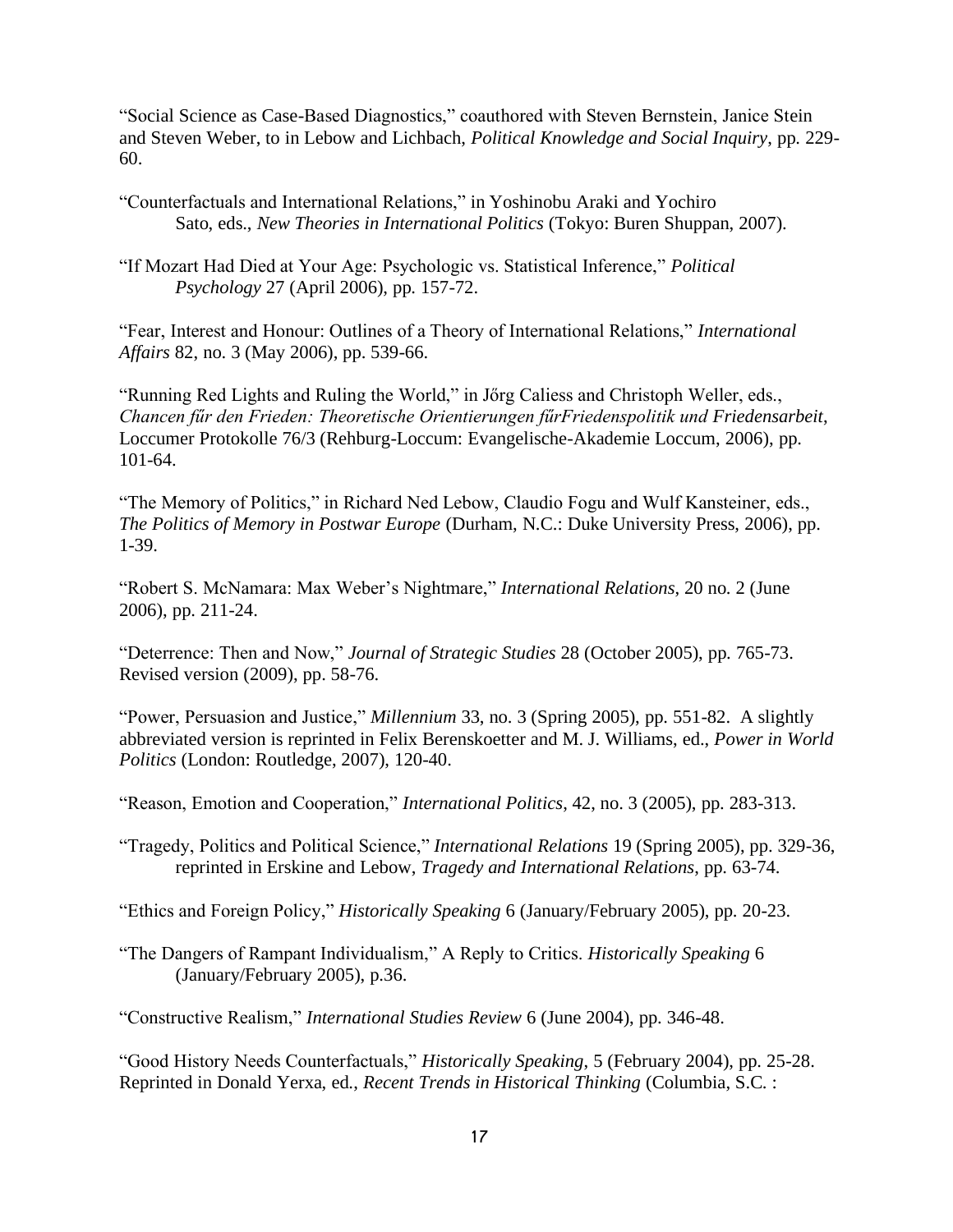University of South Carolina Press for the Historical Society, 2008), pp. 91-97.

"What Was the Cold War? When and Why Did it End?" in Richard K. Herrmann and Richard Ned Lebow, eds., *Ending the Cold War* (New York, Palgrave, 2004), pp. 1-30.

"Leadership and the End of the Cold War: A Counterfactual Thought Experiment," co-authored with George Breslauer. In Herrmann and Lebow, eds., *Ending the Cold War*, pp. 161-88.

"The End of the Cold War as a Non-Linear Confluence," co-authored with Janice Gross Stein, in Herrmann and Lebow, eds., *Ending the Cold War*, pp. 189-218.

"Not By Ideas Alone: Canada, the United States and the World," in Graham Walker, ed., *Independence in an Age of Empires: Multilateralism versus Unilateralism in the Post 9/11World* (Halifax: Canadian Foreign Policy Society, 2004), pp. 153-58.

"A Data Set Named Desire: A Reply to William P. Thompson," *International Studies Quarterly,* 47 (June 2003), pp. 475-58.

"Ethics, Interests and Order," *Georgetown Journal of International Affairs* 3 (Summer/Fall 2002), pp. 25-34; a variant, "Ethics and Interests," in *Proceedings of the 96th Annual Meeting of the American Society of International Law*, 13-16 March, 2002, pp. 75-84.

"Globalization and Security: An Alternative World History," in Doris Fuchs and Friedrich V. Kratochwil, eds., Transformative Change and Global Order: Reflections on Theory and Practice (Hamburg: LIT Verlag, 2002).

"Redesigning Strategies of Coercive Bargaining," Global Dialogue 3 (Autumn 2001), pp. 119- 32.

"Poking Counterfactual Holes in Covering Laws: Cognitive Styles and Political Learning," coauthored with Philip E. Tetlock, American Political Science Review 95 (December 2001), pp. 829-43.

"Thucydides the Constructivist," American Political Science Review 95 (September 2001), pp. 547-60. Reprinted in Philip Seib, ed., *War and Conflict Communication: Critical Concepts* (London: Routledge, 2010).

"Policymakers and the Cold War's End: Micro and Macro Assessments of Contingency," Coauthored with Richard K. Herrmann, Cold War History Bulletin Issue 12-13 (Fall-Winter 2001), pp. 337-40.

"Thucydides and Hegemony: Athens and the United States," co-authored with Robert Kelly, *Review of International Studies* 27 (October 2001), pp. 1-17.

"Reflexivity: Methods and Evidence," co-authored with Ted Hopf and Friedrich V. Kratochwil, *Encyclopedia of the Social and Behavioral Sciences* (Oxford: Elsevier, 2001), pp. 12884-88.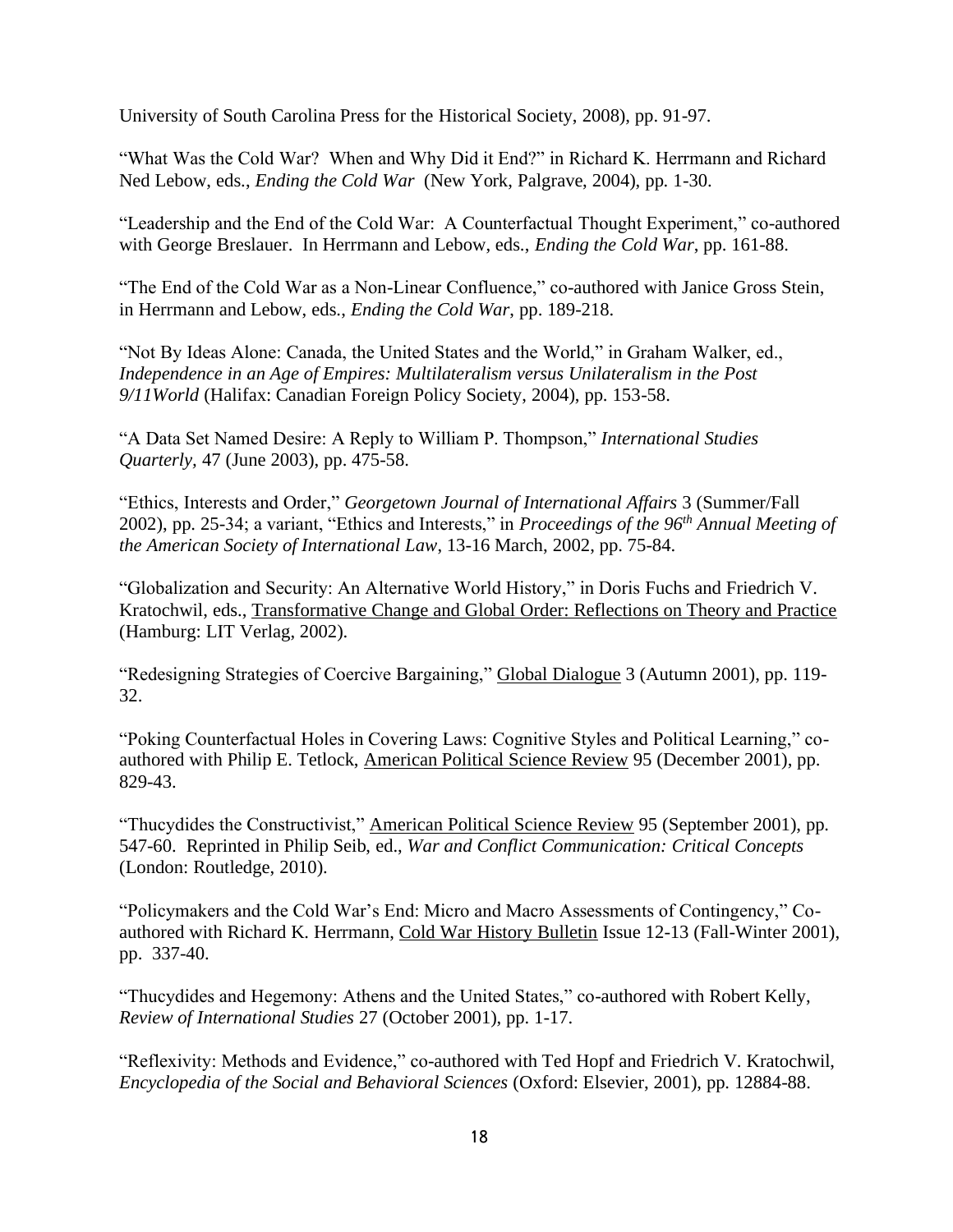"The Holocaust and Social Science: A Personal Odyssey," Light from the Ashes, Peter Suedfeld, ed. (Ann Arbor: University of Michigan Press, 2001), pp. 248-71.

"The Beginning and Ending of War," (Review Article), International Historical Review 23 (June 2001), pp. 368-73.

"Agency versus Structure in A. J. P. Taylor's Origins of the First World War," International Historical Review 23 (March 2001), pp. 51-72.

"Contingency, Catalysts and International System Change," Political Science Quarterly 115 (Winter 2000-01), pp. 591-616. Reprinted in Gary Goertz and Jack S. Levy, *Explaining War and Peace: Case Studies and Necessary Condition Counterfactuals* (New York: Routledge, 2007), pp. 85-112.

"What's So Different About a Counterfactual?," World Politics 52 (July 2000), pp. 550-85. Reprinted in Kawata Junich and Yoshinobu Araki, eds., Handbook of Political Psychology (Tokyo: Hokuju Shuppan, forthcoming).

"Physics Got All the Easy Problems: Adapting Social Science to an Unpredictable World," coauthored with Steven Bernstein, Janice Gross Stein and Steven Weber. European Journal of International Relations 6 (March 2000), pp. 43-76.

"The Rise and Fall of the Cold War," Review of International Studies, Special Issue, 25, no. 5 (December 1999), pp. 21-39; reprinted in Michael Cox, Ken Booth and Timothy Dunne, ed., The Interregnum: Controversies in World Politics, 1989-1999 (New York: Cambridge University Press, 2000), pp. 41-58.

"Social Science, History and the Cold War: Pushing the Conceptual Envelope," in Odd Arne Westad, Reviewing the Cold War: Approaches, Interpretations, Theory (London: Frank Cass, 2000), pp. 103-25; and a variant under the title, "Social Science and History: Ranchers versus Farmers," in Colin Elman and Miriam Fendius Elman, eds., Bridges and Boundaries: Historians, Political Scientists and the Study of International Politics (Cambridge: MIT Press, 2001), pp. 111-36.

"National Security in the Nuclear Age," The Oxford Companion to American Military History (New York: Oxford University Press, 1999), pp. 472-75 .

"Sarastro Meet Mao Zedong," Opera Journal, 32 (December 1999), pp. 16-24; to be reprinted in *Jounal of Political and Military Sociology*) 29 (Spring 2002).

"We Still Don't Know!" Diplomatic History 22 (Fall 1998), pp. 627-32.

"Beyond Parsimony: Rethinking Theories of Coercive Bargaining," European Journal of International Relations 4, No.1 (1998), pp. 31-66.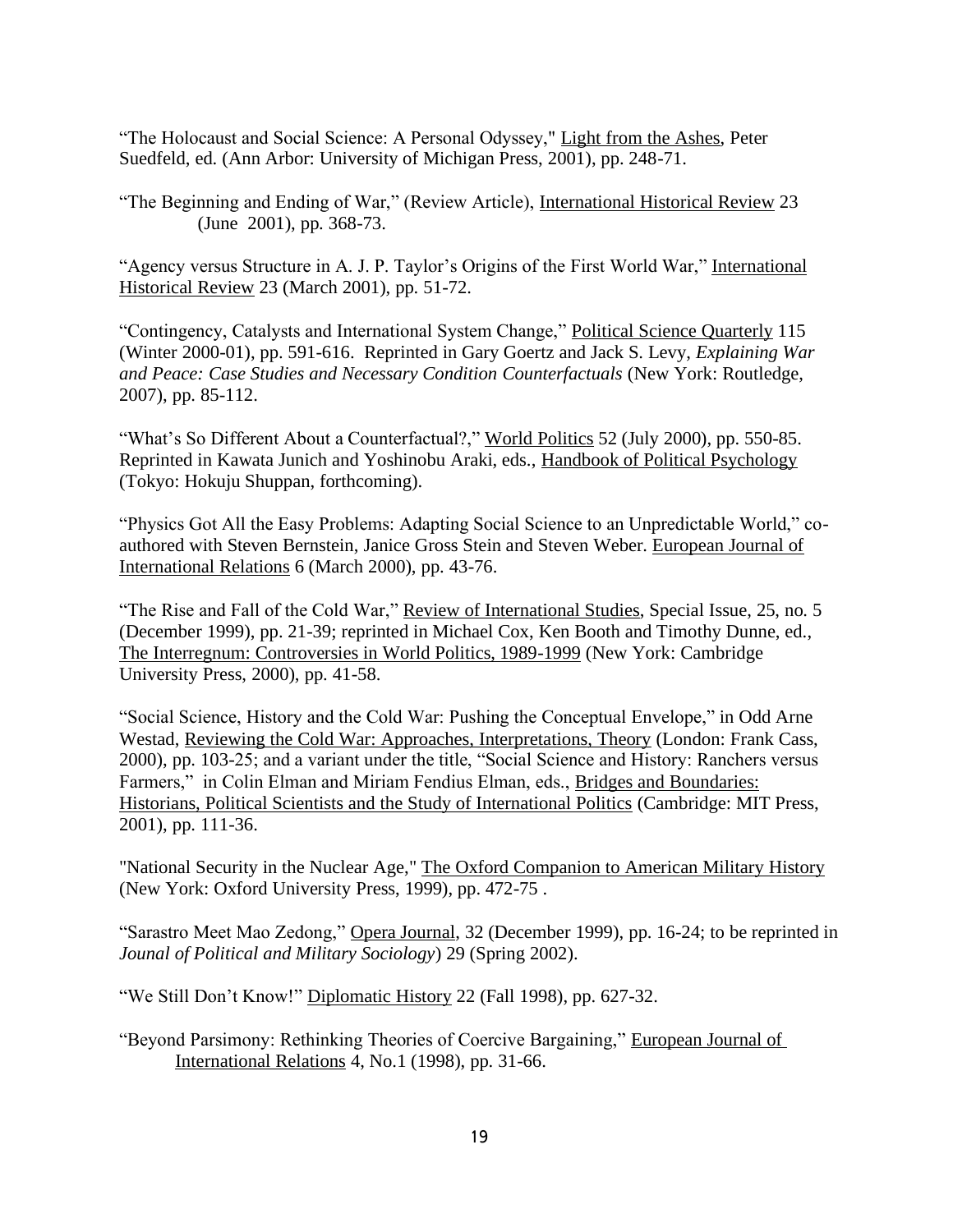"Transitions and Transformations: Building International Cooperation," Security Studies 6 (Spring 1997), pp. 154-79; reprinted as "Zmiany i transformacje: budowanie wspó $\approx$ pracy miłdzynarodowej," in Davis B. Bobrow, Edward Haliłak and Ryszard Zi□ba, eds., Bezpieczenstwo Narodowe i Miedzynarodowe u Schyłu XX Wieku (Warsaw: Fundacja Studiów Miłdzynarodowych, 1997), pp. 327-48.

"Theory and Practice in International Politics," American Behavioral Scientist 40 (January 1997), pp. 360-62.

"Kriege und Erdbeben. Kann die Theorie der internationalen Politik konfliktpräventivwirken?," Internationale Politik 51 (August 1996), pp. 17-20 [Wars and Earthquakes: What Can We Learn from Theory?]

"Thomas Schelling and Strategic Bargaining," International Journal 51 (Summer 1996), pp. 555-76. Reprinted in Matthew Evangelista, ed., *Peace Studies: Critical Concepts in Political Science* (New York: Routledge, 2005), vol 1, ch. 11.

"Play It Again Pericles: A Non-Realist Reading of Thucydides," European Journal of International Relations 2 (June 1996), pp. 231-58.

"International Relations Theory Since the End of the Cold War," Chronicle of Higher Education, 26 January 1996, pp. B 1-2.

"Back to the Past: Counterfactuals and the Cuban Missile Crisis," co-authored with Janice Gross Stein, in Philip E. Tetlock and Aaron Belkin, eds., Counterfactual Thought Experiments in World Politics: Logical, Methodological and Psychological Perspectives (Princeton: Princeton University Press, 1996), pp. 119-48.

"Realism and the End of the Cold War," co-authored with John Mueller, [comments on an article by William Wohlforth] International Security 20 (Fall 1995), pp. 185-86.

"Deterrence and the Cold War," co-authored with Janice Gross Stein, Political Science Quarterly, 110 (Summer 1995), pp. 157-82 (chapter 14 of We All Lost the Cold War). Abbreviated variants, "Nuclear Lessons from the Cold War," in Ken Booth, ed., Statecraft and Security: The Cold War and Beyond Cambridge: Cambridge University Press, 1998), pp. 71-86; "Five Lessons from the Cold War," co-authored with Janice Gross Stein," Technology Review 98 (August-September 1995), pp. 69-72.

"We All Lost the Cold War! Can We Win the Peace?," co-authored with Janice Gross Stein, in Gunther Bächler, ed., Friedens- un Konfliktforschung in Zeiten des Umbruchs (Peace and Conflict Research in Times of Radical Change) (Zurich: Verlag Rügger, 1992), pp. 129-44.

"Psychological Dimensions of Post-Cold War Foreign Policy," Stanley Renshon, ed., The Clinton Presidency: Campaigning, Governing and the Psychology of Political Leadership (Boulder: Westview, 1995), pp. 235-46; Israel Affairs 2 (Spring-Summer 1996), pp. 46-56.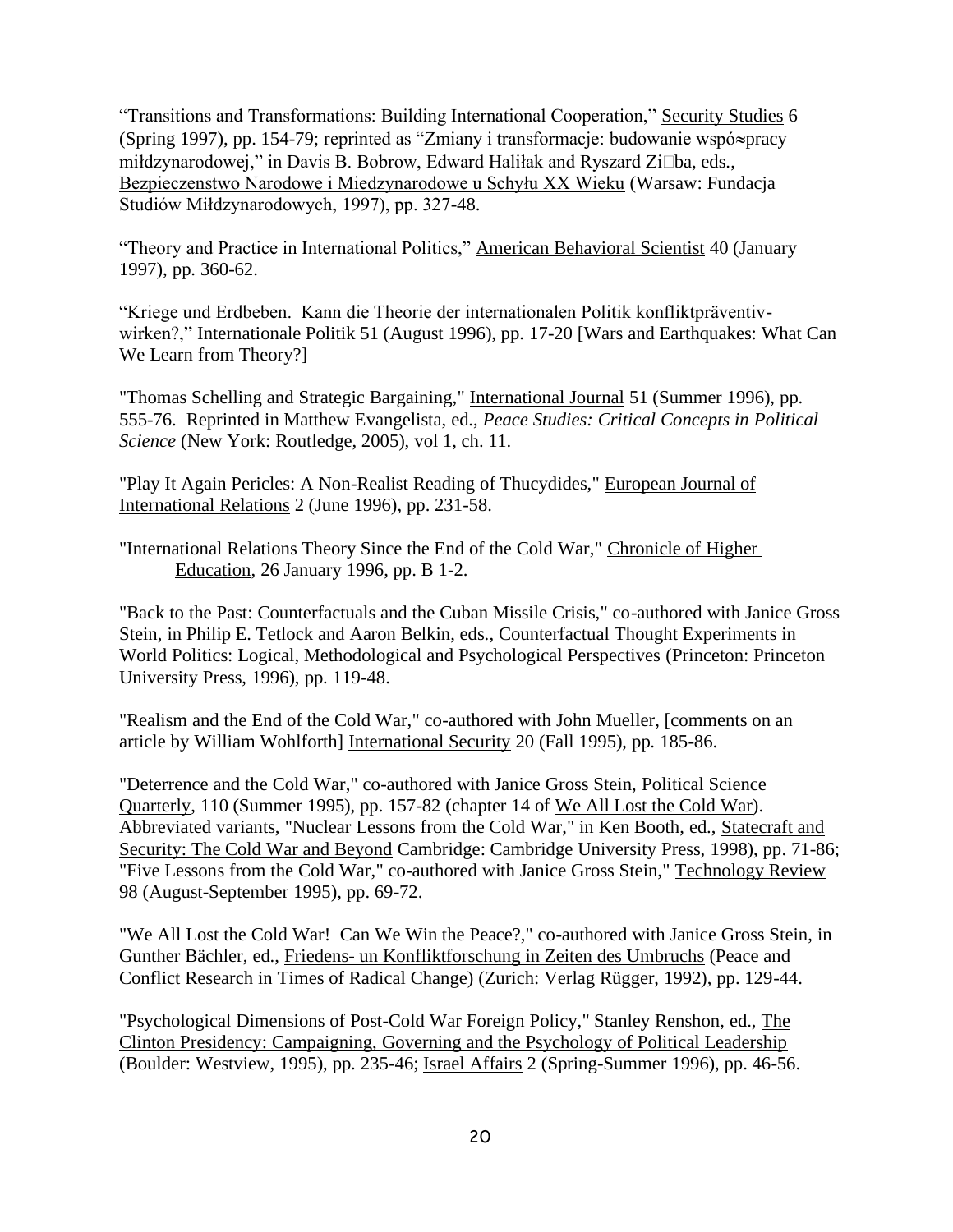"The Long Peace, the End of the Cold War, and the Failure of Realism," International Organization 48 (Spring 1994), pp. 249-77; Lebow and Risse-Kappen, International Relations Theory and the End of the Cold War (New York: Columbia University Press, 1994), pp. 23-56.

"The Search for Accommodation: Gorbachev in Comparative Perspective," in Lebow and Risse-Kappen, International Relations Theory and the End of the Cold War, pp. 167-86.

"International Relations Theory and the End of the Cold War," co-authored with Thomas Risse-Kappen, in Lebow and Risse-Kappen, International Relations Theory and the End of the Cold War, pp. 1-22.

"Reagan and the Russians," Atlantic Monthly 273 (February 1994), pp. 35-37. Reprinted in Robert Griffith and Paula Baker, Major Problems in American History Since 1945 (New York: Houghton, Mifflin, 2000).

"Afghanistan, Carter and Foreign Policy Change: The Limits of Cognitive Models," co-authored with Janice Gross Stein, in Dan Caldwell and Timothy J. McKeown, eds., Diplomacy, Force, and Leadership: Essays in Honor of Alexander L. George (Boulder: Westview, 1993), pp. 95- 128.

"Domestic Politics and the Cuban Missile Crisis," Diplomatic History 14 (Fall 1990), 471-92. A revised version, "Why Was Cuba A Crisis? The Traditional and Revisionist Interpretations Reconsidered," in James Nathan, ed., His Finest Hour Revisited: The Cuban Missile Crisis in Retrospect (New York: St. Martin's Press, 1992).

"Khrushchev Redux," review essay, Bulletin of the Atomic Scientists 47 (May 1991), 43-45.

"Thucydides and International Relations," co-authored with Barry S. Strauss, in Richard Ned Lebow and Barry S. Strauss, eds., Hegemonic Conflict: From Thucydides to the Nuclear Age (Boulder, Co.: Westview Press, 1991), 1-22.

"Thucydides, Power Transition, and the Causes of War," in Richard Ned Lebow and Barry S. Strauss, eds., Hegemonic Conflict: From Thucydides to the Nuclear Age (Boulder, Co.: Westview Press, 1991), 125-68.

"Preventing War in the Middle East: When Do Deterrence and Reassurance Work," in Steven Spiegel, ed., Conflict Management in the Middle East (Boulder, Co.: Westview Press, 1991). Co-authored with Janice Gross Stein.

"Da Yalta a Malta -- Nuova opportunità per le relazioni USA-URSS" [From Yalta to Malta: New Opportunities for Soviet-American Relations], Relazioni Internazionali 54 (new series) (June 1990), 14-23. Co-authored with Janice Gross Stein.

"Deterrence: The Elusive Dependent Variable," World Politics 42 (April 1990), 336-69. Coauthored with Janice Gross Stein.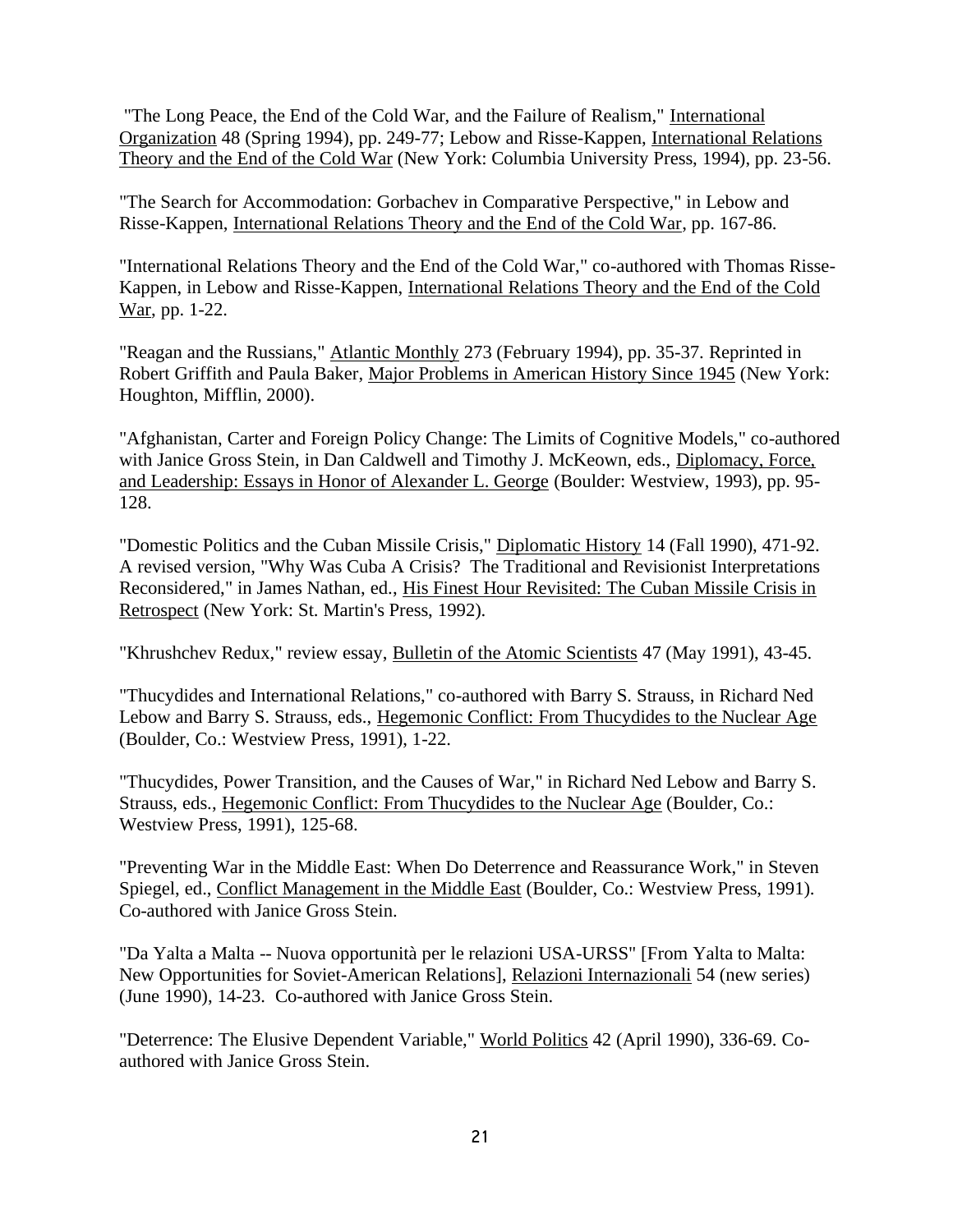"Loss of Control: Problems of Nuclear Command," in Robert L. Kahn and Mayer N. Zald, Organizations and Nation-States: New Perspectives on Conflict and Cooperation (San Francisco: Jossey-Bass, 1990), 357-93.

"Extended Deterrence: Military Fact or Political Fiction," in Eric Arnett, ed., New Technologies for Security and Arms Control: Threats and Promise (Washington, D.C.: American Association for the Advancement of Science), 55-76.

"Rational Deterrence Theory: I Think Therefore I Deter," co-authored with Janice Gross Stein, World Politics 41 (January 1989), 208-24.

"Deterrence: A Political and Psychological Critique," in Robert Axelrod, Robert Jervis, Roy Radner, and Paul Stern, eds., Perspectives in Deterrence (New York: Oxford University Press, 1989).

"Malign Analysts or Evil Empire? A Critique of Western Studies of Soviet Strategy," International Journal 44 (Winter 1988-89), 1-40.

"Provocative Deterrence: A New Look at the Cuban Missile Crisis," Arms Control Today 18 (July-August 1988), 15-16.

"A Rejoinder: the Case is Not Closed," Bulletin of Atomic Scientists 44 (July-August 1988), 44.

"Siria-Israele: come evitare una guerra per errore," [Syria-Israel: Can Accidental War be Prevented?], co-authored with Eli Levite, Relazioni Internazionali 52, new series (July 1988), 58-66.

"Was Khrushchev Bluffing in Cuba," Bulletin of Atomic Scientists 44 (April 1988), 38-43.

"Interdisciplinary Research and the Future of Peace and Security Studies," Political Psychology 9 (June 1988), 507-25. Reprinted in William H. Newell, ed., Interdisciplinarity: Essays from the Literature (New York: College Entrance Examination Board, 1998), pp. 463-80.

"Clausewitz and Nuclear Crisis Management," Political Science Quarterly 103 (Spring 88), 81- 110, and in Gilbert Winham, ed., New Issues in Crisis Management (Boulder, Co.: Westview Press, 1988), 37-66, under the title, "Clausewitz, Loss of Control, and Crisis Management."

"Threat and Illusion: Rethinking the Arms Race," Comprehensive Approaches to World Peace (Vedbaek: Tokai University European Center, 1988), 71-83.

"Why Deterrence Doesn't Deter," Outlook Section, The Washington Post, 6 March 1988, C5.

"The Dangers of Quick Launch," Bulletin of the Atomic Scientists 43 (November 1987), 36-39.

"A Research Agenda for Peace and Security Studies," PS 20 (Summer 1987), 252-57.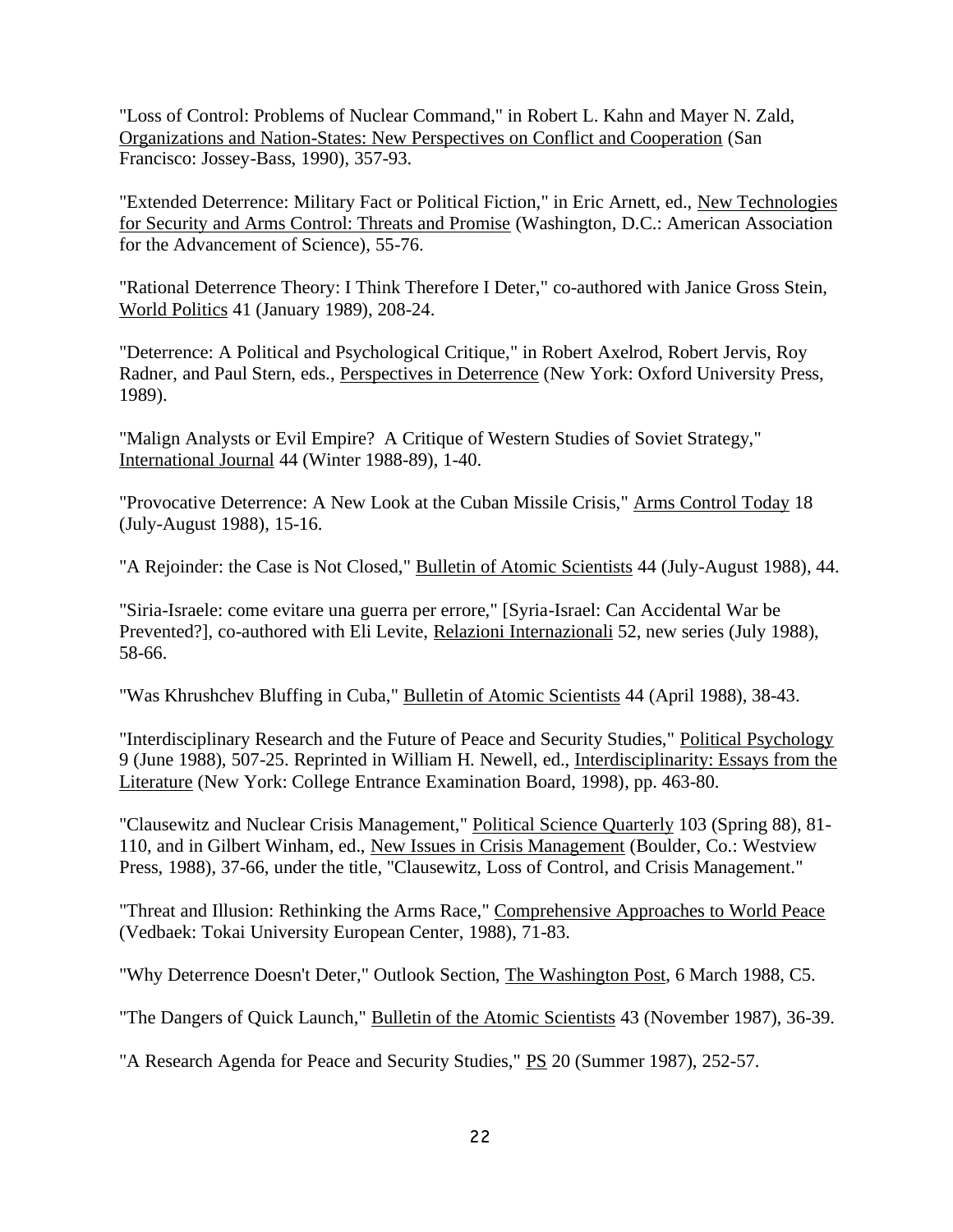"Nuclear Crisis Management: A Dangerous Illusion" [Chapter I of Nuclear Crisis Management: A Dangerous Illusion (Ithaca: Cornell University Press, January 1987)] Political Science Quarterly 102 (Summer 1987), 181-92; Jörg Calliess, ed., International Krisen und Krisenbewältigung: Geschichte und Zukunft der Internationalen Ordnung unter den Bedingungen der West-Ost Rivalität (Rehburg-Loccum: Evangelische Akademie Loccum, 1987), 63-74.

"Deterrence Failure Revisited: A Reply to the Critics," International Security 12 (Summer 1987), 197-213.

"Beyond Deterrence," co-authored with Janice Stein. Special issue of Journal of Social Issues 43, No. 4 (1987), 5-71.

"Beyond Deterrence: Building Better Theory," (co-authored with Janice Gross Stein), Journal of Social Issues 43, No. 4 (1987), 155-69.

"Conventional and Nuclear Deterrence: Are the Lessons Transferable?," Journal of Social Issues 43, No. 4 (1987), 171-91.

"Kognitive Blockierung und Krisenpolitik: Deutsche Entscheidungsträger im Juli 1914," Kriegsursachen, Friedensanalysen 21 (Frankfurt: Suhrkamp, 1987).

"Nuclear Crisis Management: A Dangerous Illusion," (Abbreviated version of Chapter I of Nuclear Crisis Management) The Bulletin of Peace Proposals 17, No. 2 (1986), 107-12.

"Dominant Powers and Subordinate Regions: 1914 and Today," in Jan F. Triska, ed., Dominant Powers and Subordinate States: The United States in Latin America and the Soviet Union in Eastern Europe (Durham: University of North Carolina Press, 1986), 400-22.

"Deterrence Reconsidered," (extract from Psychology and Deterrence), in Ralph K. White, ed., Psychology and the Prevention of Nuclear War: A Book of Readings (New York: New York University Press, 1986), 352-76; and Francesca Cancian and William Gibson, Making War-Making Peace (Hinsdale, Ill.: Dorsey Press, 1989).

"Decision Making in Crises," (extract from Between Peace and War), in Ralph K. White, ed., Psychology and the Prevention of Nuclear War: A Book of Readings (New York: New York University Press, 1986), 397-413; and in Peter J. Katzenstein, Readings in International Relations (Littleton, Mass.: Copley, 1987), 255-78.

"Leadership in Crisis", Science 1985, December 1985, 42-43.

"Generational Learning and Foreign Policy," International Journal 40 (Autumn 1985), 556-85. Reprinted in Peter J. Katzenstein, ed., Readings in International Relations (Littleton, Mass.: Copley, 1987), 255-77; Robert O. Matthews, Arthur G. Rubinoff, Janice G. Stein, International Conflict and Conflict Management, 2nd ed. (Toronto: Prentice-Hall, 1989), 53-66.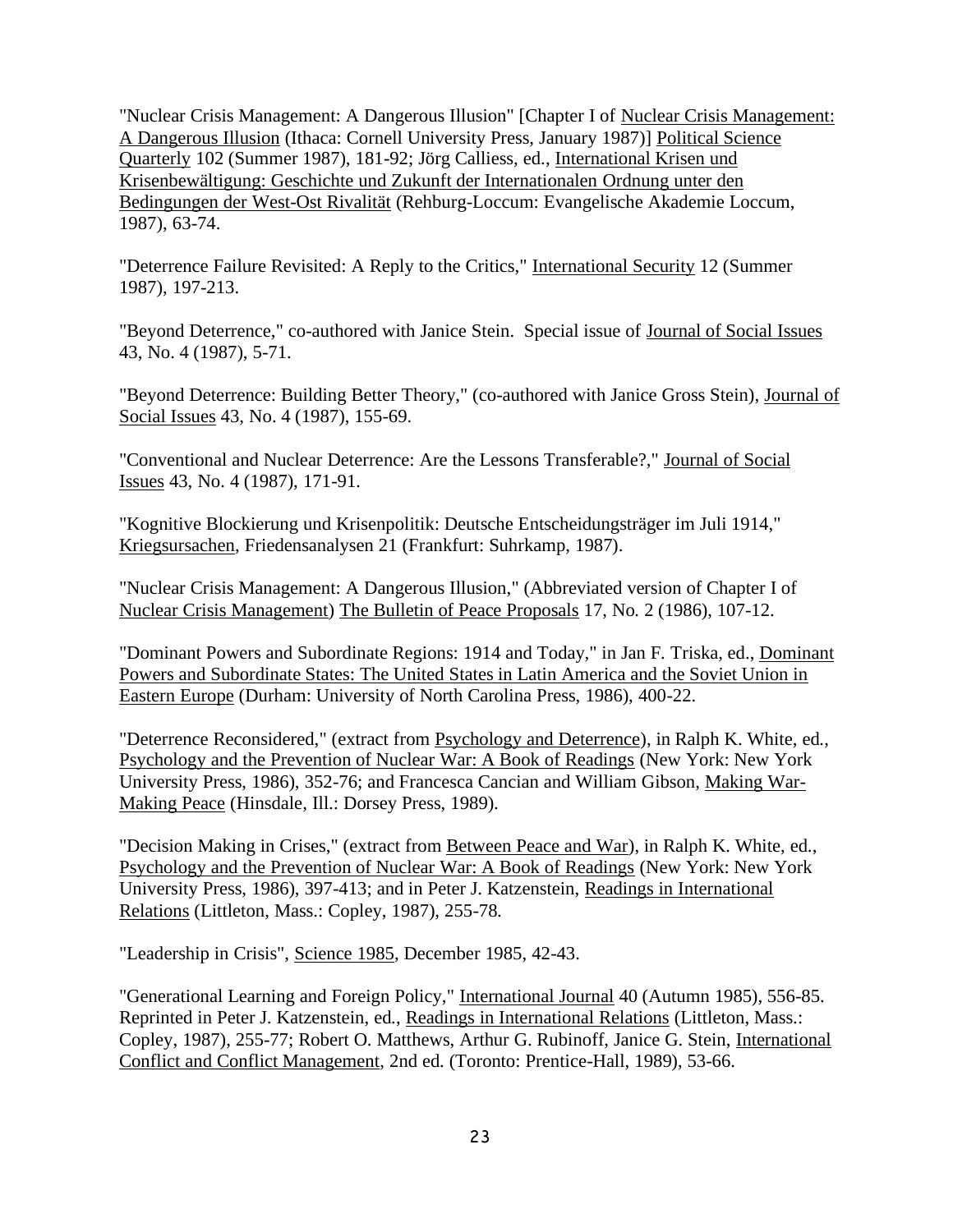"If I Were Ronald Reagan: Controlling the Arms Race," SAIS Review 5 (Summer-Fall 1985), 125-32. Reprinted in Current News, Special Reports, 15 September 1985.

"Assured Strategic Stupidity: In Pursuit of Star Wars," Journal of International Affairs 39 (Summer 1985), 57-80 and in Wolfram Hanrieder, ed., Technology, Strategy, and Arms Control (Boulder, Co.: Westview Press, 1986), 65-92.

"The Soviet Offensive in Europe: The Schlieffen Plan Revisited?," International Security 9 (Spring 1985), 44-78. Reprinted in Current News, Special Edition, No. 1343, 10 September 1985, and Sean Lynn-Jones, ed., Soviet Military Policy (Cambridge: MIT Press, 1989), pp. 312- 46.

"Anti-Satellite Weapons: Weighing the Risks," co-authored with Kurt Gottfried, Dædalus 114 (Spring 1985), Vol I: Concepts and Technologies, 147-70; and in Franklin A. Long, Jeffrey Boutwell, and Donald Hafner, eds., Weapons in Space (New York: W.W. Norton, 1986), 147- 70.

"Deterrence Reconsidered: The Challenge of Recent Research," Survival 27 (March-April, 1985), 20-29; reprinted in Catherine M. Kelleher, Frank J. Kerr, and George H. Quester, eds., Nuclear Deterrence: New Risks, New Opportunities (New York: Pergamon Press, 1986), 129- 48; Ralph K. White, ed., Psychology and the Prevention of Nuclear War: A Book of Readings (New York: New York University Press, 1986), 352-75; abbreviated version in World Encyclopedia of Peace (London: Pergamon, 1986).

"Two Practical Ways to Avoid Superpower Crises," Bulletin of the Atomic Scientists 41 (January 1985), 22-28.

Member Study Panel, Space-Based Missile Defense (Cambridge, Ma.: Union of Concerned Scientists, 1984).

"Reagan's Star War," The New York Review of Books, 26 April 1984, 46-52. Coauthored with Hans A. Bethe, Richard L. Garwin, Jurt Gottfried, Noel Gaylor, Henry W. Kendall and Victor F. Weiskopf.

"The Paranoia of the Powerful: Thucydides on World War III," PS 17 (Winter 1984), 10-17.

"Thucydides on World War III: A Reply to Professor Bluhm," PS 18 (Summer 1984), 591-93.

"Windows of Opportunity: Do States Jump Through Them?," International Security 9 (Summer 1984), 147-86; reprinted in Current News, Special Edition, 19 September 1984, and Steven E. Miller, ed., The Great War and the Nuclear Age (Princeton: Princeton University Press, 1985), 147-86. Also published as Occasional Paper No. 46 of the Research Institute of the Johns Hopkins University, Bologna Center, November 1984. German version, "Fenster der versuchung: Nutzen Staaten ihre Überlegenheit bis zum letzten aus?," Beiträge zur Konfliktforschung No. 1 (January 1985), 31-62.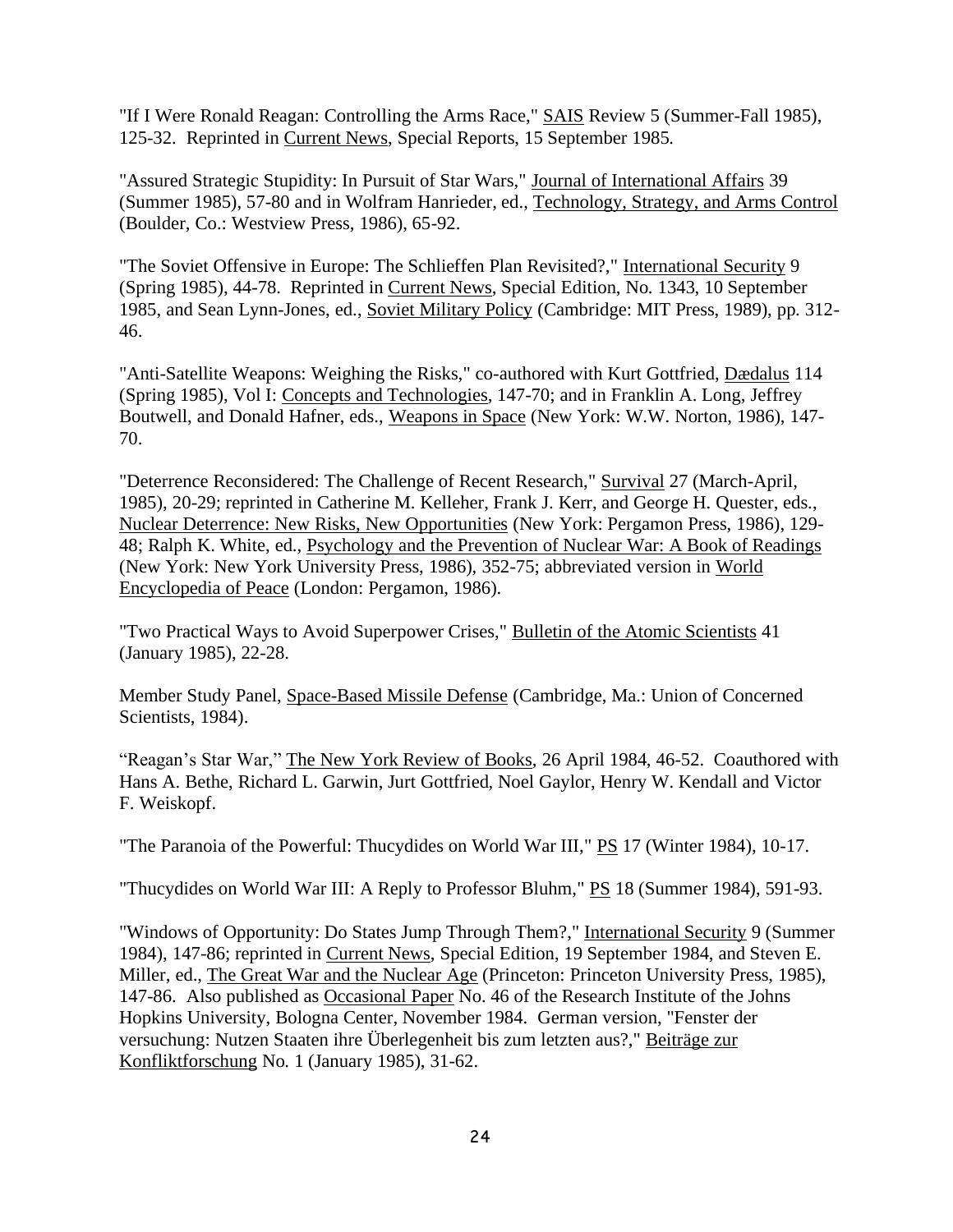"Cognitive Closure and Crisis Politics," and "The Future of Crisis Management," (excerpts from Between Peace and War) in Robert D. Matthews, Arthur G. Rubinoff, and Janice Gross Stein, International Conflict and Conflict Management: Readings in World Politics (Englewood Cliffs, N.J.: Prentice-Hall, 1984), 55-64, 94-104.

"Miscalculation in the South Atlantic: British and Argentine Intelligence Failures in the Falkland Crisis," Journal of Strategic Studies 6 (March 1983), 1-29, reprinted in Jervis, Lebow and Stein, Psychology and Deterrence (Baltimore: Johns Hopkins University Press, 1984); German version, Der Krieg, den keiner wollte: Fehlwahrnehmungen im Falkland-Konflikt (Frankfurt: Hessische Stiftung für Friedens- und Konfliktforschung, October 1982), condensed version in Beiträge zur Konfliktforschung 13, No. 2 (1983), 67-98.

"The Deterrence Deadlock: Is There a Way Out?," Political Psychology 4 (June 1983), 333-54; reprinted in Robert Jervis, Richard Ned Lebow and Janice Gross Stein, Psychology and Deterrence (Baltimore: The Johns Hopkins University Press, 1985); German translation, Sackgassen der Abschreckung (Frankfurt: Haag & Herchen, 1985).

"The Cuban Missile Crisis: Reading the Lessons Correctly," Political Science Quarterly 98 (Autumn 1983), 431-58.

"The Superpowers and the Middle East: The Dynamics of Competition," Mark V. Kaupi and R. Craig Nation, eds., The Soviet Union and the Middle East in the 1980s (Cambridge: Lexington, 1983), 265-79.

"Misconceptions in American Strategic Assessment," Political Science Quarterly 97 (Summer 1982), 187-206; reprinted in Current News, Special Edition, No. 898, 26 August 1982; Italian translation, "CIA Contro Dipartimento della Difesa: chi ha le percezioni piu errate?," II Mulino 32 (July 1983), 944-69.

"Superpower Management of Security Alliances: The Soviet Union and the Warsaw Pact." Arlene Idol Broadhurst, ed., The Future of European Alliance Systems (Boulder, Westview Press, 1982), pp. 185-236.

"If Wishes Were Horses and Beggars Were Kings," in Rudolph L. Brraham ed., Human Rights: Contemporary Domestic and International Issues and Conflicts (New York: Irvington Press, 1980), pp. 57-60.

"Clear and Future Danger: Managing Relations with the Soviet Union in the 1980s," R.J. O'Neill and D.M. Horner, eds., New Directions in Strategic Thinking (London: George Allen and Unwin, 1981), 221-45; condensed version in Bulletin of the Atomic Scientists 36 (May 1981), 14-21.

"Thucydides on Arms Control: His Speech to the American Senate," Bulletin of the Atomic Scientists 35 (December 1979), 6-7.

"Accidents and Crises: The Dogger Bank Affair, Naval War College Review 31 (Summer